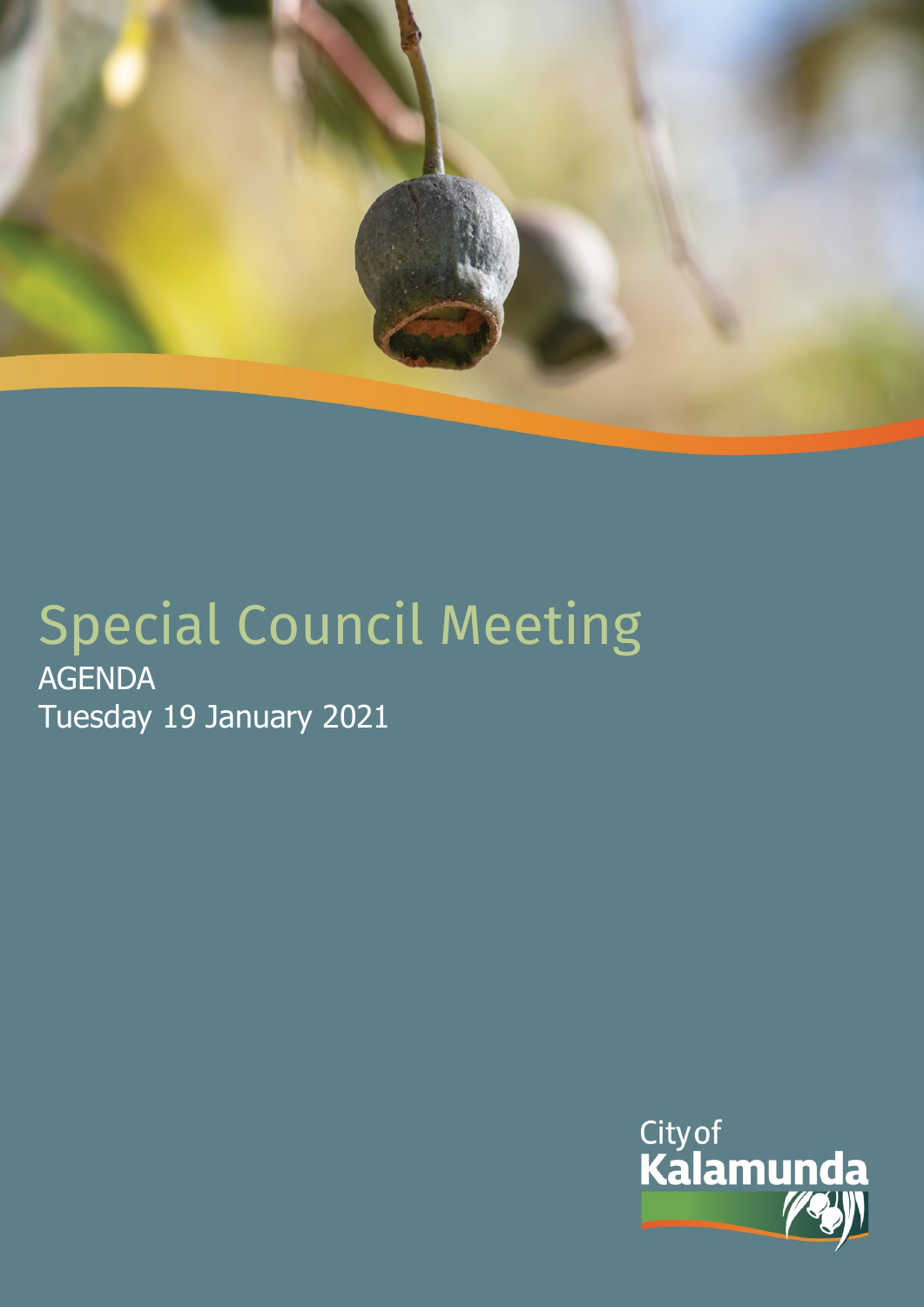## **NOTICE OF MEETING SPECIAL COUNCIL MEETING**

Dear Councillors

Notice is hereby given that a Special Meeting of Council will be held in the Council Chambers, Administration Centre, 2 Railway Road, Kalamunda on **Tuesday 19 January 2021 at 6.30pm**.

Peter Varelis **A/Chief Executive Officer** 14 January 2021

**Due to the City's live streaming equipment undergoing necessary maintenance this Special Council Meeting will not be live streamed. An audio recording of the Special Council Meeting will be available upon request. It is anticipated the live streaming functionality will be up and running again in February 2021.**

| <b>Connected Communities, Valuing Nature</b><br>and Creating our Future Together                                                                 |                 |
|--------------------------------------------------------------------------------------------------------------------------------------------------|-----------------|
| <b>Core Values</b>                                                                                                                               |                 |
| Service We deliver excellent service by actively engaging and listening to<br>each other.                                                        |                 |
| Respect We trust and respect each other by valuing our differences,<br>communicating openly and showing integrity in all we do.                  |                 |
| Diversity We challenge ourselves by keeping our minds open and looking for all<br>possibilities and opportunities.                               |                 |
| Ethics We provide honest, open, equitable and responsive leadership by<br>demonstrating high standards of ethical behaviour.                     |                 |
| <b>Aspirational Values</b>                                                                                                                       |                 |
| Creativity We create and innovate to improve all we do.                                                                                          |                 |
| Courage We make brave decisions and take calculated risks to lead us to a bold<br>and bright future.                                             |                 |
| Prosperity We will ensure our District has a robust economy through a mixture of<br>industrial, commercial, service and home based enterprises.  |                 |
| Harmony We will retain our natural assets in balance with our built environment.                                                                 |                 |
| Our simple guiding principle will be to ensure everything<br>we do will make Kalamunda socially, environmentally and<br>economically sustainable |                 |
| kalamunda.wa.gov.au                                                                                                                              | Cityof<br>Kalam |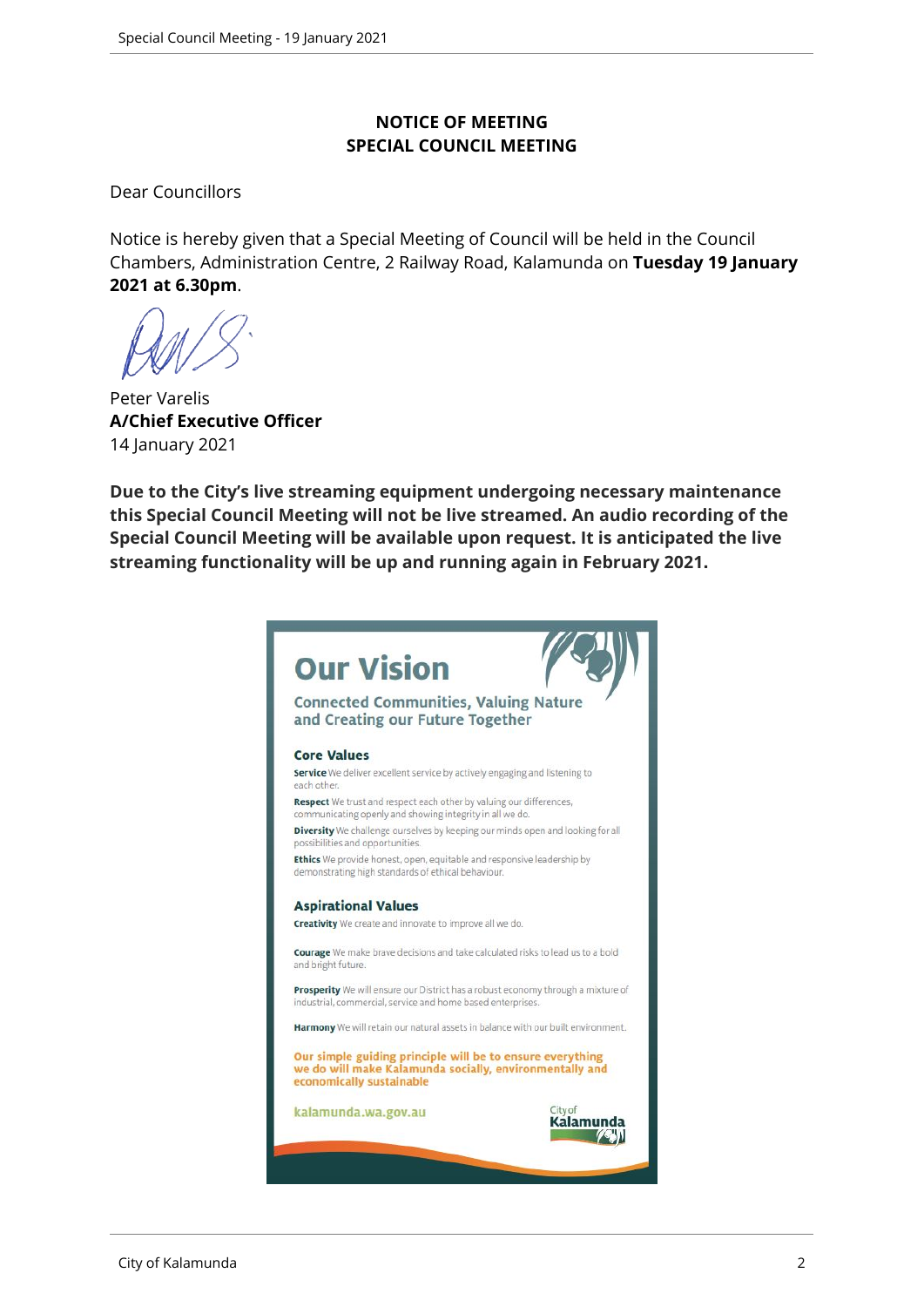#### **INFORMATION FOR THE PUBLIC ATTENDING COUNCIL MEETINGS**

Welcome to this evening's meeting. The following information is provided on the meeting and matters which may affect members of the public.

If you have any queries related to procedural matters, please contact a member of staff.



## **Council Chambers – Seating Layout**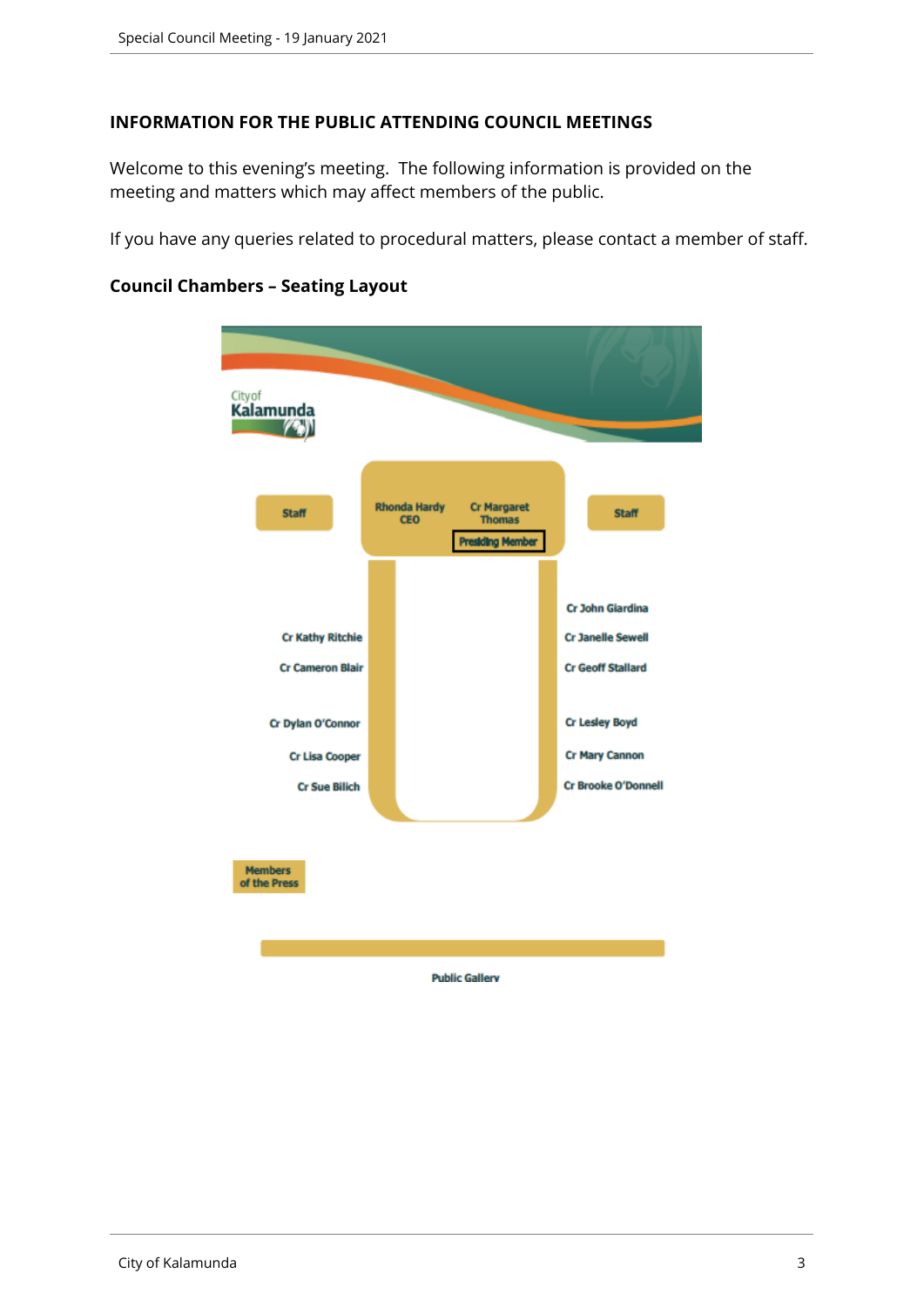## **Special Council Meetings – Procedures**

- 1. Council Meetings are open to the public, except for Confidential Items listed on the Agenda.
- 2. Members of the public who are unfamiliar with meeting proceedings are invited to seek advice prior to the meeting from a City Staff Member.
- 3. Members of the public are able to ask questions at a Special Council Meeting during Public Question Time on matters relating to the functions of this meeting.
- 4. To facilitate the smooth running of the meeting, silence is to be observed in the public gallery at all times except for Public Question Time.
- 5. All other arrangements are in general accordance with Council's Standing Orders, the Policies and decision of the City or Council.

#### **Acknowledgement of Traditional Owners**

We wish to acknowledge the traditional custodians of the land we are meeting on, the Whadjuk Noongar people. We wish to acknowledge their Elders' past, present and future and respect their continuing culture and the contribution they make to the life of this City and this Region.

## **Emergency Procedures**

**Please view the position of the Exits, Fire Extinguishers and Outdoor Assembly Area as displayed on the wall of Council Chambers.**

**In case of an emergency follow the instructions given by City Personnel.** 

**We ask that you do not move your vehicle as this could potentially block access for emergency services vehicles.** 

**Please remain at the assembly point until advised it is safe to leave.**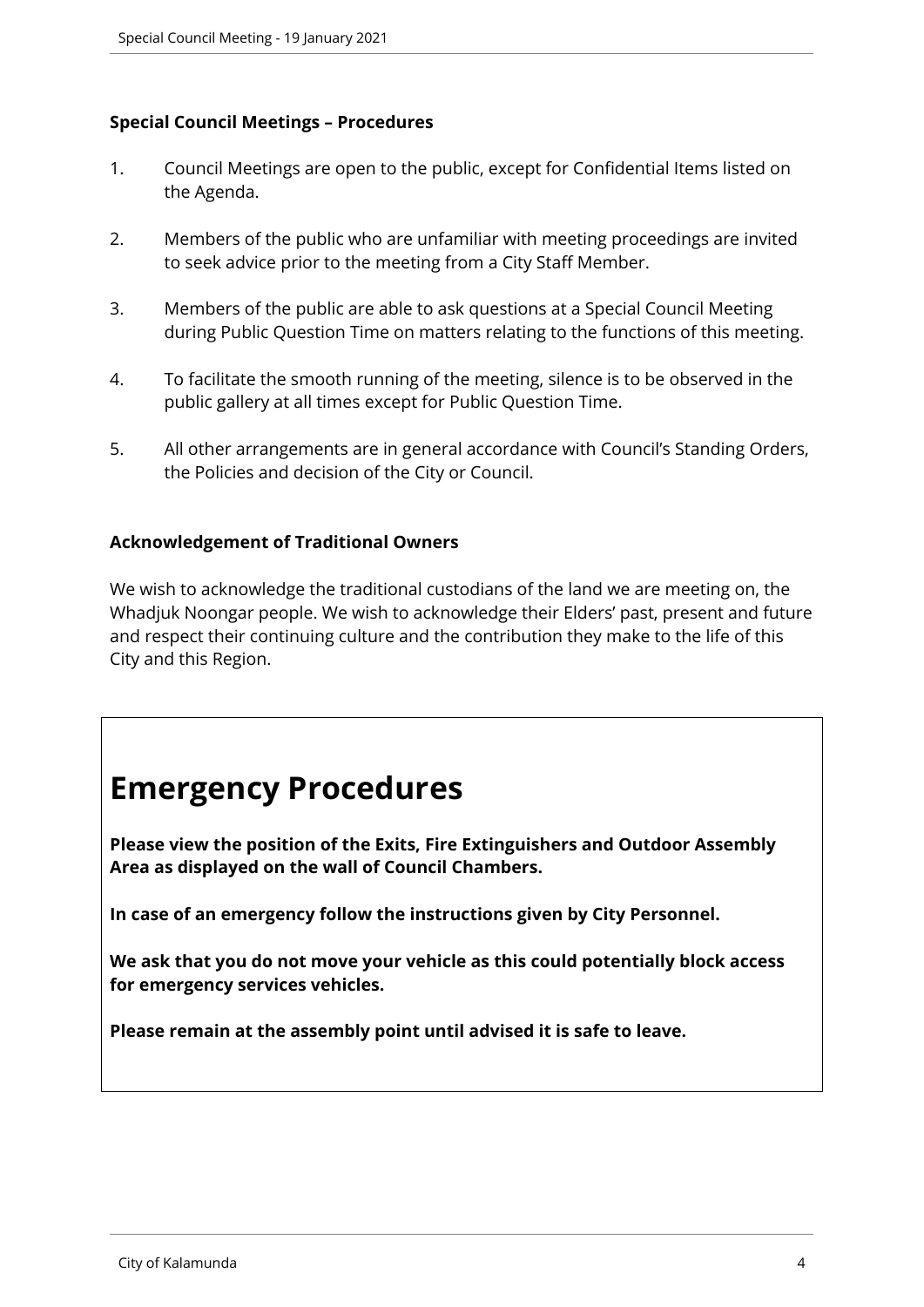## **INDEX**

| 1. |                                                                                                                                                                              |
|----|------------------------------------------------------------------------------------------------------------------------------------------------------------------------------|
| 2. |                                                                                                                                                                              |
| 3. |                                                                                                                                                                              |
| 4. |                                                                                                                                                                              |
| 5. |                                                                                                                                                                              |
| 6. |                                                                                                                                                                              |
| 7. |                                                                                                                                                                              |
| 8. |                                                                                                                                                                              |
|    |                                                                                                                                                                              |
|    | 8.1.1. Award of Construction Tender RFT 2020 Hale Road Widening and Enhancement7                                                                                             |
|    | 8.1.2. Award of Construction Tender RFT-2019 Road Rehabilitation of Various Sites within                                                                                     |
|    | 8.1.3. Submission on Draft State Planning Policy 4.2 - Activity Centres20                                                                                                    |
|    | 8.1.4. Local Planning Scheme No.3 - Amendment 105 - Development Contribution Area 1 -<br>Forrestfield Light Industrial Area Stage 1 - Method for Calculating Contributions - |
| 9. |                                                                                                                                                                              |
|    |                                                                                                                                                                              |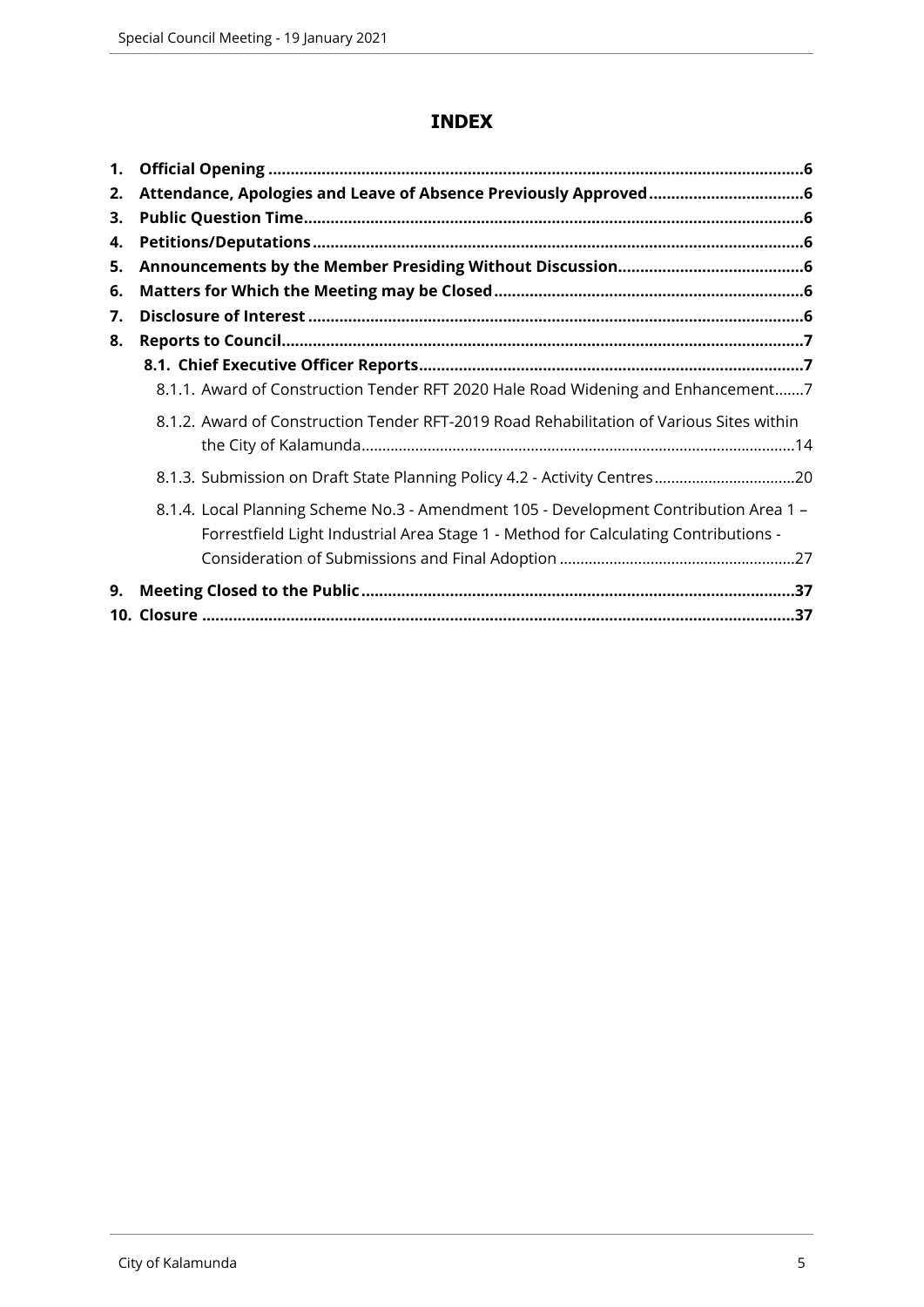#### <span id="page-5-0"></span>**1. Official Opening**

#### <span id="page-5-1"></span>**2. Attendance, Apologies and Leave of Absence Previously Approved**

#### **Apology**

Cr Brooke O'Donnell

#### <span id="page-5-2"></span>**3. Public Question Time**

#### **3.1. Public Question Time**

*A period of not less than 15 minutes is provided to allow questions from the gallery on matters relating to the functions of this meeting. For the purposes of Minuting, these questions and answers will be summarised.*

- <span id="page-5-3"></span>**4. Petitions/Deputations**
- <span id="page-5-4"></span>**5. Announcements by the Member Presiding Without Discussion**

#### <span id="page-5-5"></span>**6. Matters for Which the Meeting may be Closed**

- 8.1.1 Award of Construction Tender RFT 2020 Hale Road Widening and Enhancement
- 8.1.2 Award of Construction Tender RFT-2019 Road Rehabilitation of Various Sites within the City of Kalamunda
- 8.1.4 Local Planning Scheme No.3 Amendment 105 Development Contribution Area 1 – Forrestfield Light Industrial Area Stage 1 - Method for Calculating Contributions - Consideration of Submissions and Final Adoption

#### <span id="page-5-6"></span>**7. Disclosure of Interest**

#### **7.1. Disclosure of Financial and Proximity Interests**

- a. Members must disclose the nature of their interest in matter to be discussed at the meeting. (Section 5.56 of the *Local Government Act 1995*.)
- b. Employees must disclose the nature of their interest in reports or advice when giving the report or advice to the meeting. (Section 5.70 of the *Local Government Act 1995*.)

#### **7.2. Disclosure of Interest Affecting Impartiality**

a. Members and staff must disclose their interest in matters to be discussed at the meeting in respect of which the member or employee had given or will give advice.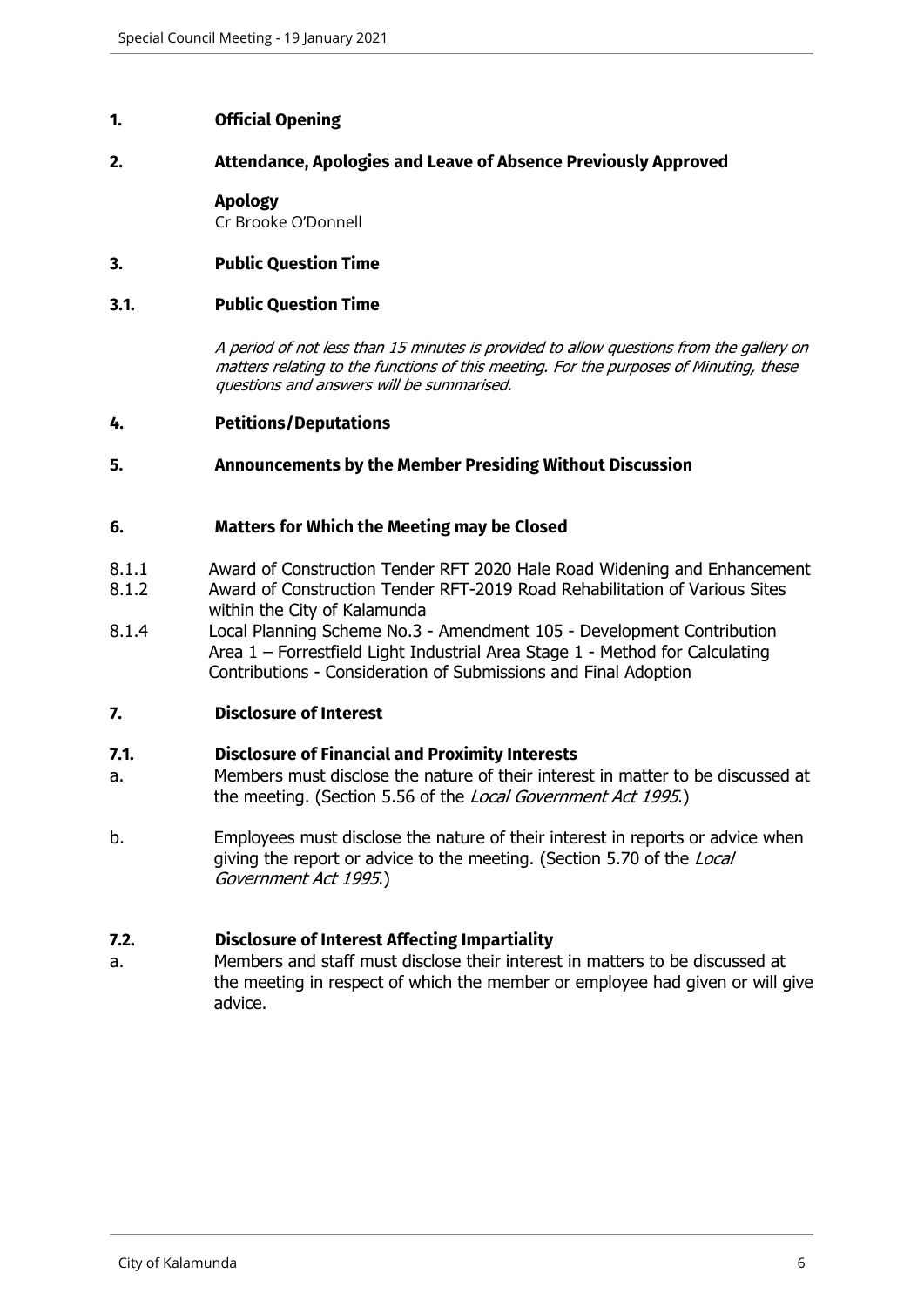#### <span id="page-6-0"></span>**8. Reports to Council**

#### <span id="page-6-1"></span>**8.1. Chief Executive Officer Reports**

## <span id="page-6-2"></span>**8.1.1. Award of Construction Tender RFT 2020 Hale Road Widening and Enhancement**

*Declaration of financial / conflict of interests to be recorded prior to dealing with each item.*

| Previous                   | N/A                                                                                                                                                        |
|----------------------------|------------------------------------------------------------------------------------------------------------------------------------------------------------|
| ltems                      |                                                                                                                                                            |
| Directorate                | Asset Services                                                                                                                                             |
| Business Unit              | <b>Asset Delivery</b>                                                                                                                                      |
| File Reference             | AD-TEN-005                                                                                                                                                 |
| Applicant                  | N/A                                                                                                                                                        |
| Owner                      | N/A                                                                                                                                                        |
| Attachments                | Nil                                                                                                                                                        |
| Confidential<br>Attachment | 1. Tender Evaluation Report RFT 2020                                                                                                                       |
|                            | Reason for Confidentiality: Local Government Act 1995                                                                                                      |
|                            | s5.23 (c) "a contract entered into, or which may be entered<br>into, by the local government which relates to a matter to be<br>discussed at the meeting." |
|                            |                                                                                                                                                            |

## **TYPE OF REPORT**

| 囨 | Advocacy    | When Council is advocating on behalf of the community to<br>another level of government/body/agency                                                                                                                                                                                                                                                                                                                                |
|---|-------------|------------------------------------------------------------------------------------------------------------------------------------------------------------------------------------------------------------------------------------------------------------------------------------------------------------------------------------------------------------------------------------------------------------------------------------|
| m | Executive   | When Council is undertaking its substantive role of direction<br>setting and oversight (e.g. accepting tenders, adopting plans<br>and budgets)                                                                                                                                                                                                                                                                                     |
| 囨 | Information | For Council to note                                                                                                                                                                                                                                                                                                                                                                                                                |
| 図 | Legislative | Includes adopting Local Laws, Town Planning Schemes and<br>Policies. When Council determines a matter that directly<br>impacts a person's rights and interests where the principles of<br>natural justice apply. Examples include town planning<br>applications, building licences, other permits or licences<br>issued under other Legislation or matters that could be<br>subject to appeal to the State Administrative Tribunal |

## **STRATEGIC PLANNING ALIGNMENT**

*Kalamunda Advancing Strategic Community Plan to 2027*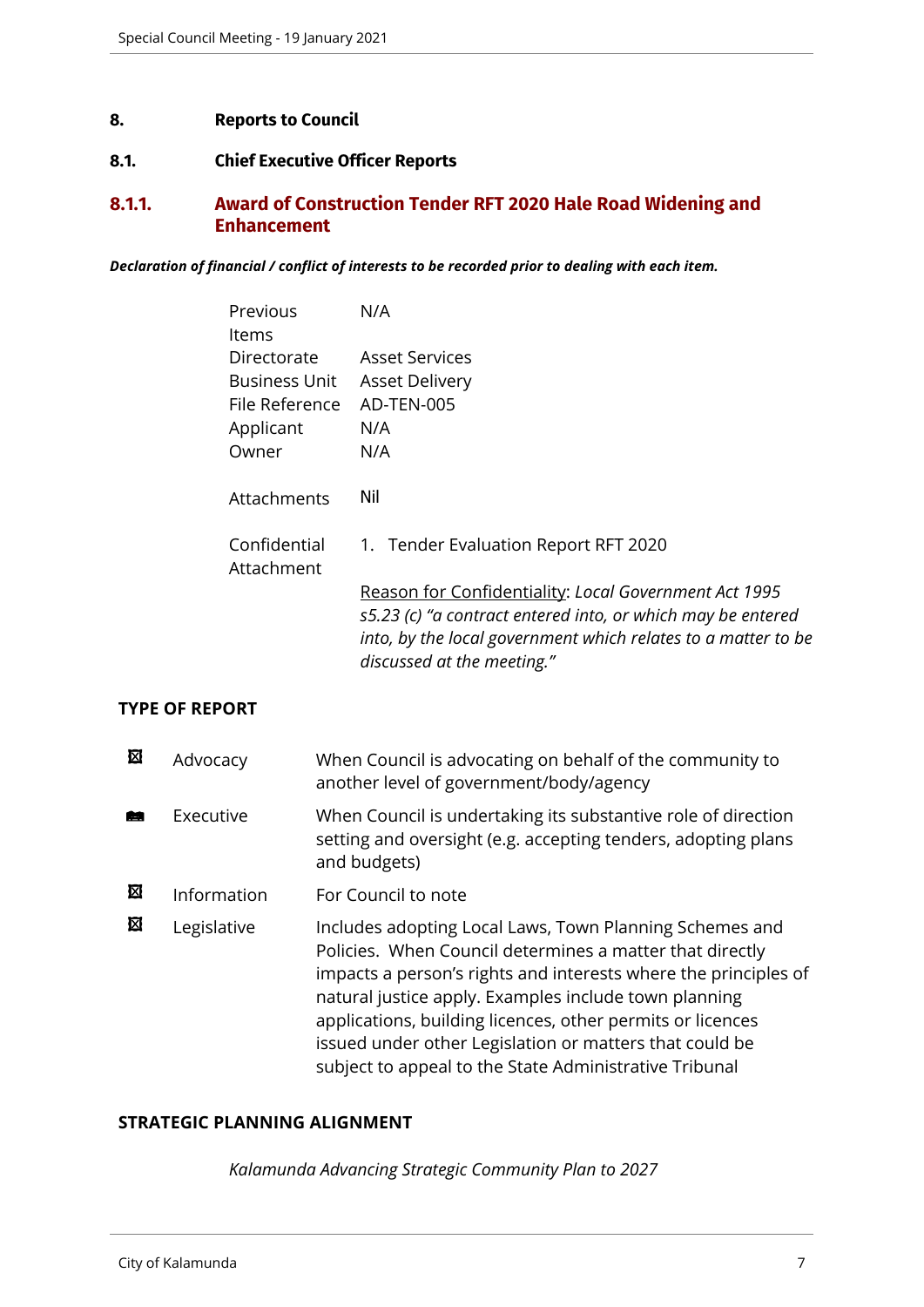#### **Priority 3: Kalamunda Develops**

**Objective 3.2** - To connect community to quality amenities. **Strategy 3.2.2** - Provide and advocate for improved transport solutions and better connectivity through integrated transport planning.

#### **EXECUTIVE SUMMARY**

- 1. The purpose of this report is to consider the acceptance of a tender for the Hale Road Widening and Enhancement Project as part of the infrastructure works to support the development of the Wattle Grove Cell 9 Outline Development Plan (ODP).
- 2. The City of Kalamunda (City) issued a Request for Tender seeking to engage a civil works contractor to undertake RFT 2020 Hale Road Widening and Enhancement.
- 3. It is recommended that the Council accept the tender from Tracc Civil Pty Ltd ACN 143 998 369 for a lump sum price of \$1,888,933.22 (exc GST).

## **BACKGROUND**

- 4. This project involves the widening and enhancement of Hale Road between Welshpool Road East and Tonkin Highway. It includes pavement widening on the western side, installation of protection slabs over the ATCO High Pressure Gas Main, drainage modifications, median island treatments, shared path construction and full width asphalt resurfacing.
- 5. This Project is funded through the Cell 9 Guided Development Scheme (GDS).

## **DETAILS AND ANALYSIS**

- 6. The City released tender RFT 2020 to the market on 16 September 2020 to engage a contractor to undertake the works scoped for the widening of Hale Road. Tenders closed on 22 October 2020.
- 7. Tenders received by the closing date were from the following companies (in alphabetical order);
	- a) BMD Constructions Pty Ltd;
	- b) BOS Civil Pty Ltd;
	- c) Civcon Civil & Project Management Pty Ltd;
	- d) Raubex Construction Pty Ltd;
	- e) Remote Civils Australia Civil Group Pty Ltd;
	- f) Tracc Civil Pty Ltd;
	- g) WCP Civil Pty Ltd.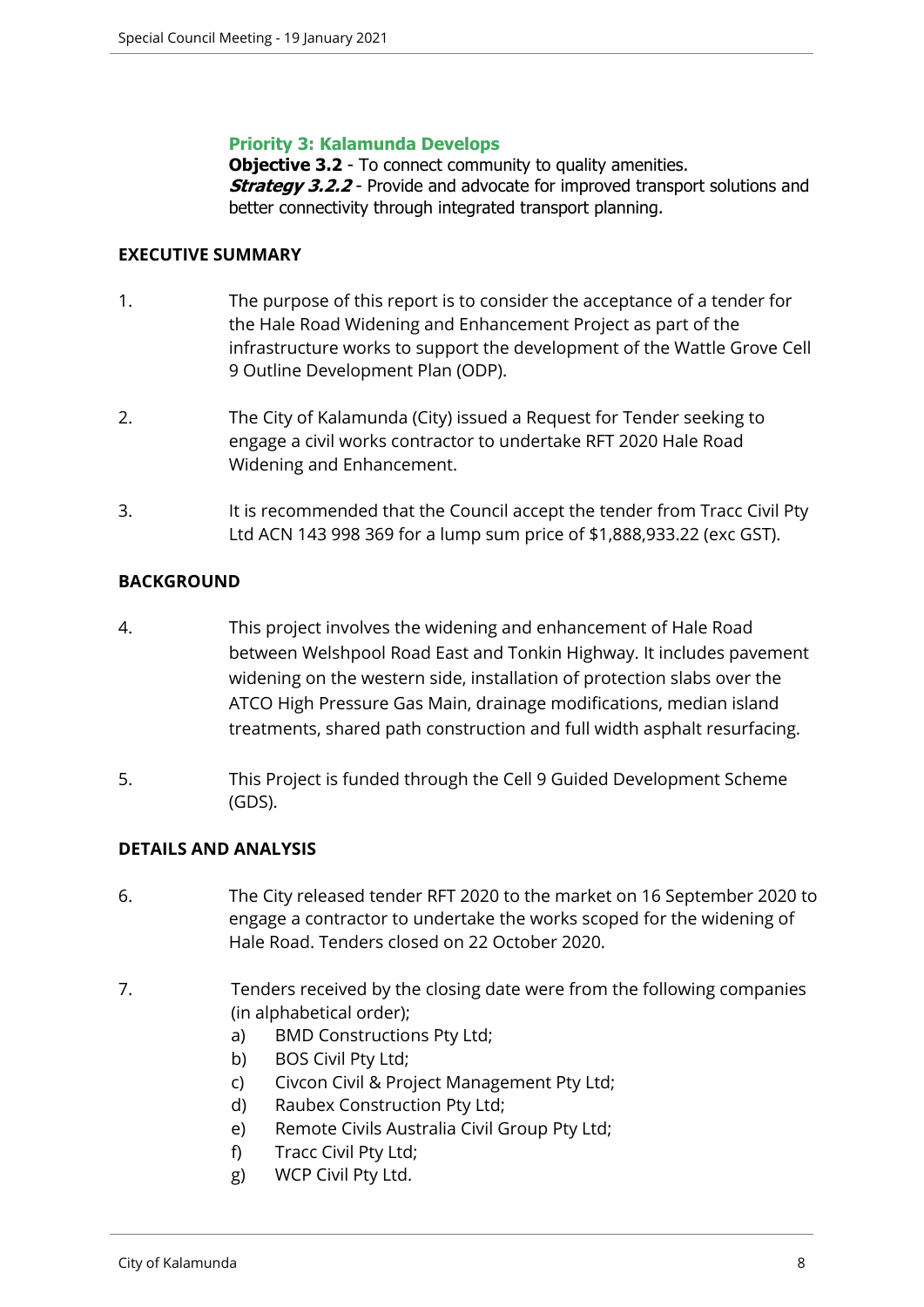- 8. An Evaluation Panel was convened of suitably qualified City Officers to assess the tenders received.
- 9. Tenders were assessed in a staged process of firstly checking for compliance to matters set out in the tender invitation. Compliant tenders were then assessed against qualitative criteria (again, these were set out in the tender invitation).
- 10. The Qualitative Criteria and weighting were determined as follows:

| <b>Qualitative Criteria</b>       | Weighting |  |
|-----------------------------------|-----------|--|
| Relevant Experience               | 20%       |  |
| Tenderer's Resources              | 20%       |  |
| Key Personnel Skills & Experience | 20%       |  |
| Demonstrated Understanding of the | 30%       |  |
| Requirements                      |           |  |
| <b>Local Benefits</b>             | 1በ%       |  |

- 11. All tenders met the compliance criteria and then were assessed against the qualitative criteria.
- 12. The seven tenders were ranked as follows regarding the qualitative criteria:

| <b>Tenderer</b>                             | <b>Score</b> | <b>Rank</b>   |
|---------------------------------------------|--------------|---------------|
| Civcon Civil and Project Management Pty Ltd | 67%          |               |
| <b>BOS Civil Pty Ltd</b>                    | 65%          | $\mathcal{P}$ |
| Remote Civils Australia Group Pty Ltd       | 61%          | 3             |
| <b>BMD Constructions Pty Ltd</b>            | 60%          |               |
| <b>Tracc Civil Pty Ltd</b>                  | 60%          |               |
| West Coast Profilers Pty Ltd                | 51%          | 6             |
| Raubex Construction Pty Ltd                 | 48%          |               |

- 13. The Tender Assessment Panel determined that a Qualitative Pass Mark (QPM) of 60% would be set for works of this nature.
- 14. Five of the seven tenderers met the required QPM of 60%. The two that did not achieve the required 60% QPM were Raubex Construction and West Coast Profilers and were eliminated from further assessment.
- 15. A price assessment was then undertaken for the five remaining tenders to determine the best value for money outcome for the City.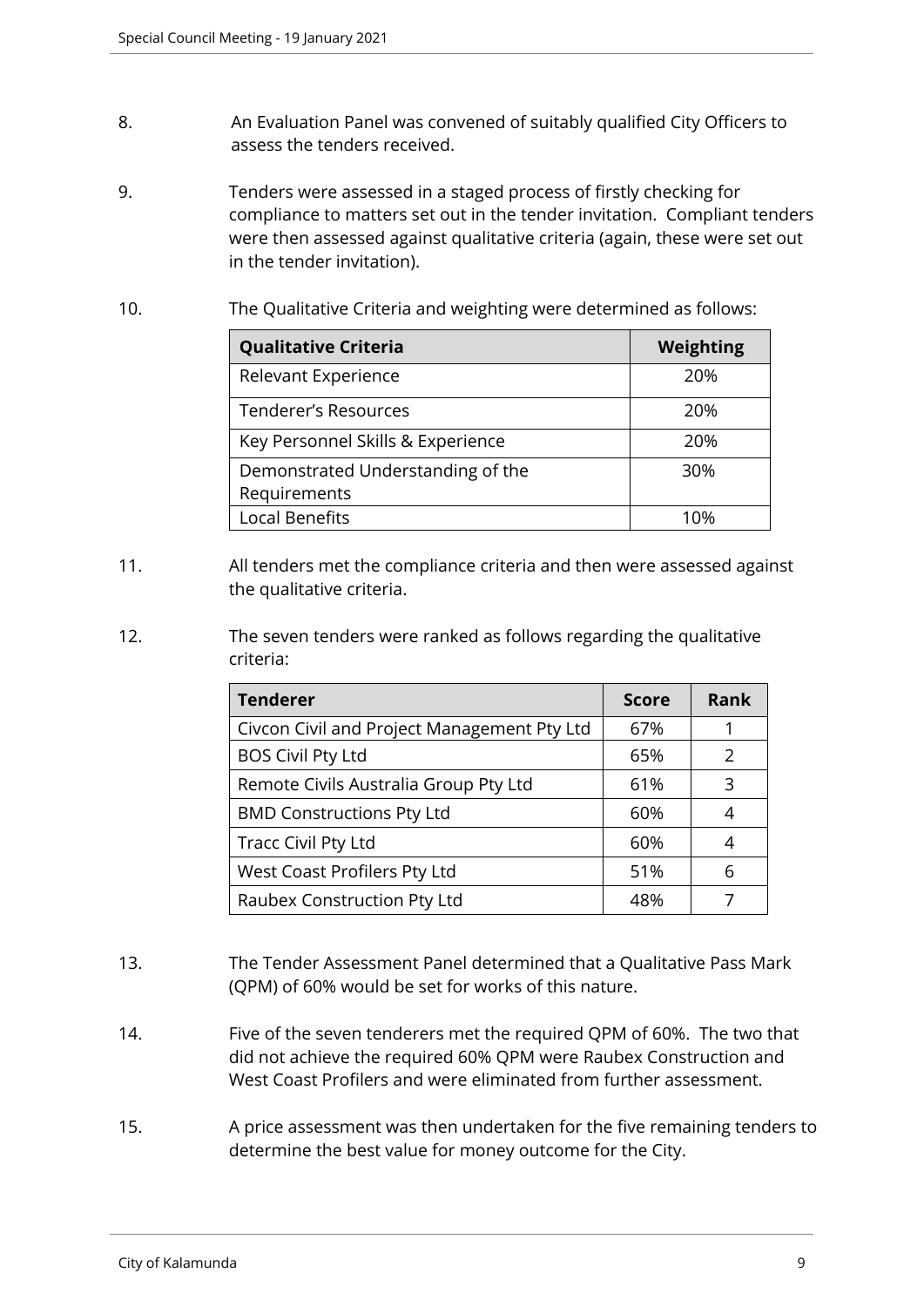- 16. The Tender Evaluation Report is provided as Confidential Attachment 1 to this report.
- 17. The recommended tenderer best satisfied the City's requirements by:
	- a) meeting or exceeding the qualitative assessment benchmark;
	- b) proven capacity and capability to undertake the work required;
	- c) satisfying reference checks from previous clients;
	- d) satisfying independent financial reference checks of the proposed contractor; and
	- e) providing the best value for money outcome.
- 18. The Panel recommends that the contract for RFT 2020 Hale Road Widening be awarded to Tracc Civil Pty Ltd ACN 143 998 369 as the preferred tenderer, for its lump sum price of \$1,888,933.22 (exc GST).
- 19. Not within the tender under consideration, but worthy of noting, is that other contracts will be let to enhance the landscape treatments of Hale Road including street trees.

## **APPLICABLE LAW**

20. Section 3.57 of *Local Government Act 1995.* Part 4 of the *Local Government (Functions and General) Regulations 1996.*

## **APPLICABLE POLICY**

21. Policy C-PP01 – Purchasing has been followed and complied with.

## **STAKEHOLDER ENGAGEMENT**

- 22. Internal referrals Nil.
- 23. External referrals Project commencement and duration notices to the local residents and surrounding suburbs will be released, along with communications in conjunction with Main Roads WA.

## **FINANCIAL CONSIDERATIONS**

- 24. The Hale Road Widening Project C9R1 is funded from the GDS. As noted in the November 2020 Council Report on the annual review of the GDS, the budget for the Hale Road Widening is currently \$4.41m.
- 25. This budget not only includes the construction tender under consideration but also Western Power and ATCO gas utility costs to relocate their services, landscaping, design and project management.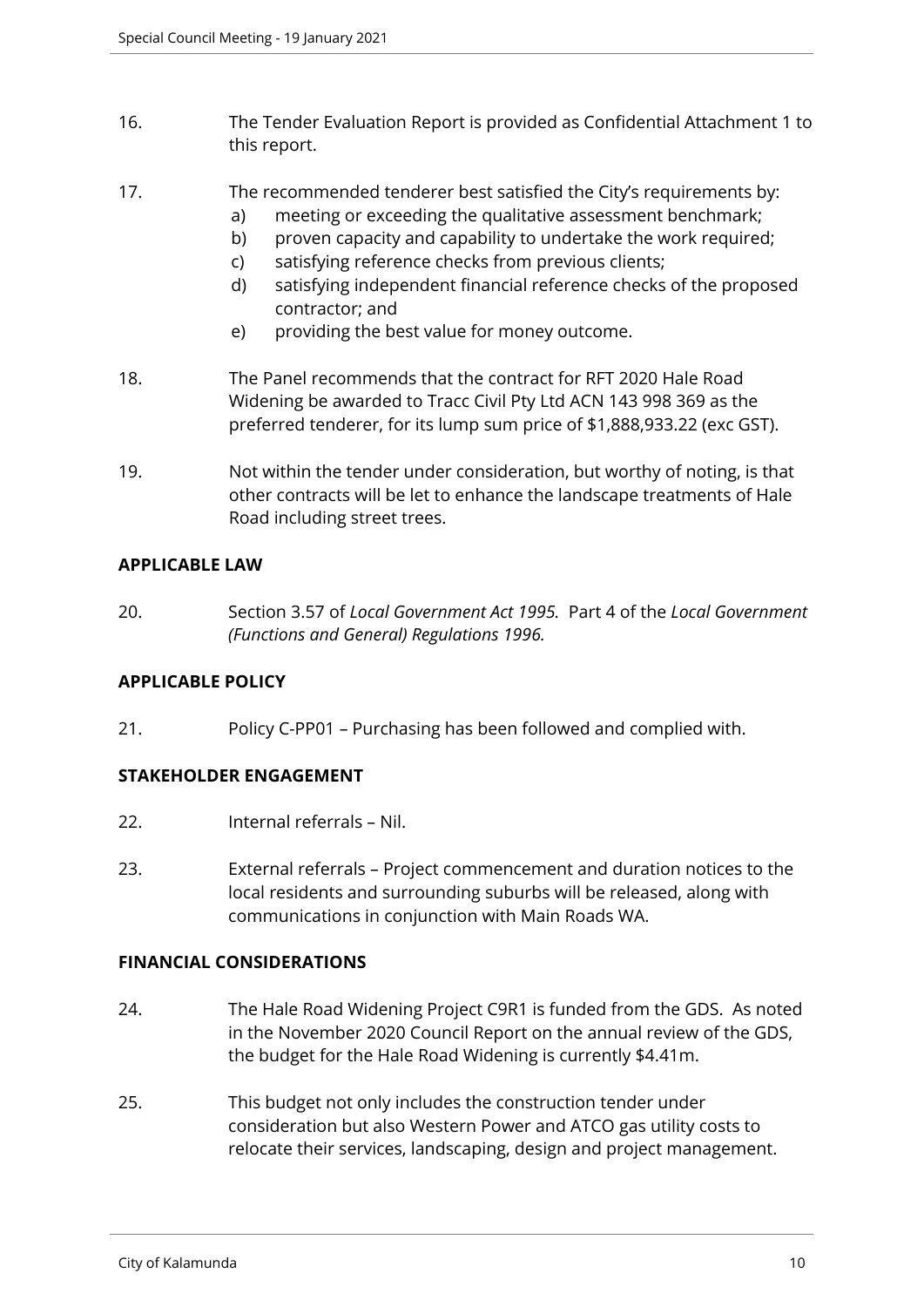- 26. When the 2020/21 Budget was devised, it was planned that the utility works would form part of the overall responsibility of the road works contractor and thus the project program (and cash flow) would extend from 2020/21 to 2021/22 Financial Years.
- 27. The City was able to have Western Power and ATCO works undertaken as direct contracts with the City and these works are largely complete, however has required that the budget provided in 2020/21 be allocated to these works.
- 28. The City is in the process of finalising the revised overall budget for Hale Road Widening once all the above costs are known, however it is probable that some overall savings will be achieved primarily due to the manner in which the City has managed the utility service provider costs.
- 29. This has meant however from a cashflow perspective, that additional funding needs to be provided in the 2020/21 Budget (from the existing bank balance within the GDS) in line with delivery schedules of the works.
- 30. It is confirmed that the Trust Fund for the Cell 9 works has sufficient funding on hand to allow both the Hale Road widening and the Woodlupine Brook projects planned to commence in 2020/21 to be committed.
- 31. It is proposed that at the mid-term 2020/21 budget review, the necessary adjustments from the Cell 9 Trust Fund into Capital Works is made. The mid-term budget review process will commence in January 2021.
- 32. On occasion during the construction works, there may be a need to approve variations to the construction contract to meet the design intent. Any variations that arise would be funded from the project contingency. In awarding this contract, Council also approves any increases in the contract sum necessary from variations as determined by the Superintendent of the Contract. If the project budget cannot be maintained, further approval from Council will be sought.

## **SUSTAINABILITY**

33. Allied to this project will be streetscape landscaping improvements including street trees which have a positive impact on environmental and amenity values for the City. This is consistent with the draft Urban Forest Strategy currently under consideration by Council.

## **RISK MANAGEMENT**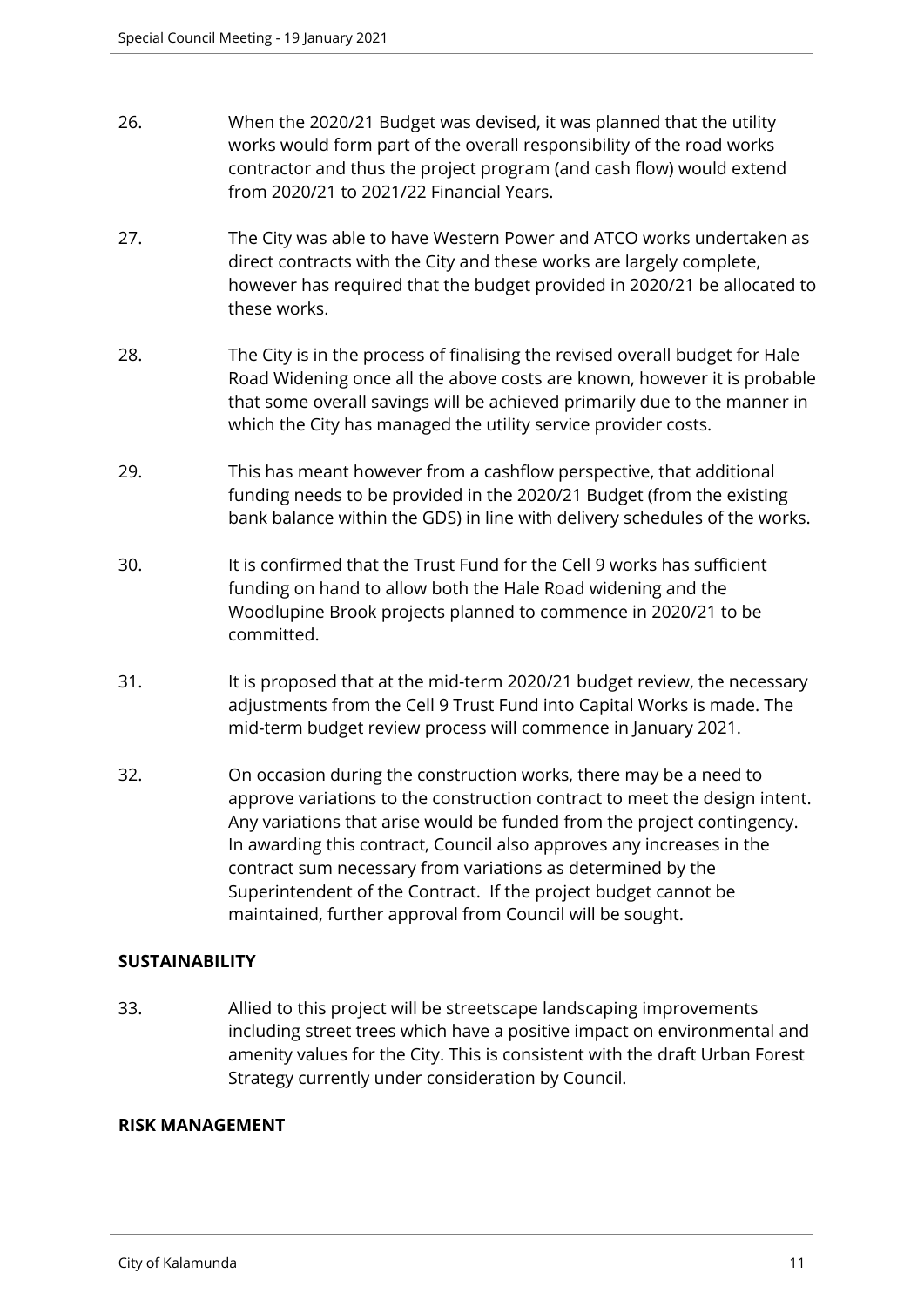34. **Risk**: The Contractor fails to fulfil the requirements of the contract (in terms of scope, time or quality) leading to increased costs to the City or delays in project completion.

| Likelihood             | <b>Consequence</b> | <b>Rating</b> |
|------------------------|--------------------|---------------|
| Unlikely               | Moderate           | LOW           |
| <b>Action/Strategy</b> |                    |               |

- a) clearly defined scope of works and specifications have been developed;
- b) itemised pricing of unit rates and quantities within the tender has been used and checked;
- c) construction to be supervised by the City to validate quality; and
- d) the contract to be entered into provides for claims against the contractor for remedial action if needed.

## **CONCLUSION**

35. The delivery of Tender RFT 2020 Hale Road Widening, will provide local residents and through traffic with improved road ways, better crossover access to facilities such as the Shopping Centre and tie together the previous works / projects carried out in the area, including the upgrade of street lighting. The City is satisfied that the recommended tenderer has the capability and capacity to undertake the works to the required scale of scope, time and cost.

## **Voting Requirements: Simple Majority**

## **RECOMMENDATION**

That Council:

- 1. ACCEPT the tender RFT 2020 Hale Road Widening within the City of Kalamunda from Tracc Civil Pty Ltd ACN 143 998 369 for the lump sum price of \$1,888,933.22 (plus GST).
- 2. APPROVE the use of project contingency funding if required within the approved project budget for any variations to the works contract necessary to achieve the intent of the contract.
- 3. NOTE that the 2020/21 Mid Term Budget Review will include a revised overall project budget for the Hale Road Widening and Enhancement Project.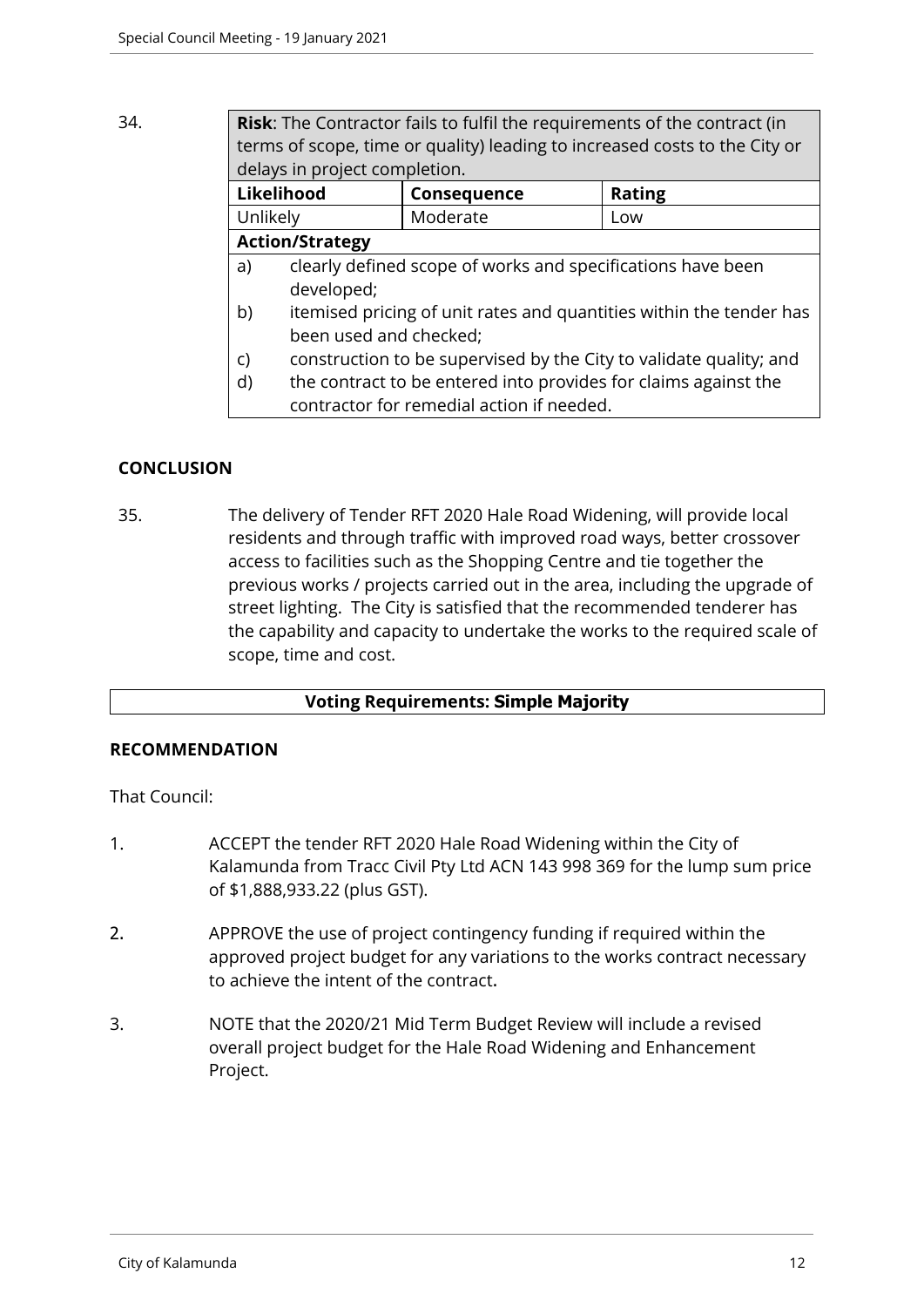## <span id="page-12-0"></span>**8.1.2. Award of Construction Tender RFT-2019 Road Rehabilitation of Various Sites within the City of Kalamunda**

*Declaration of financial / conflict of interests to be recorded prior to dealing with each item.*

| Previous       | N/A                                                                                                                     |
|----------------|-------------------------------------------------------------------------------------------------------------------------|
| ltems          |                                                                                                                         |
| Directorate    | Asset Services                                                                                                          |
| Business Unit  | <b>Asset Delivery</b>                                                                                                   |
| File Reference | AD-TEN-005                                                                                                              |
| Applicant      | N/A                                                                                                                     |
| Owner          | N/A                                                                                                                     |
|                |                                                                                                                         |
| Attachments    | Nil                                                                                                                     |
|                |                                                                                                                         |
| Confidential   | 1. Tender Evaluation Report RFT 2019                                                                                    |
| Attachment     |                                                                                                                         |
|                | Reason for Confidentiality: Local Government Act                                                                        |
|                | 1995 (WA) Section 5.23 (2) (c) - "a contract entered into, or<br>which may be entered into, by the local government and |
|                | which relates to a matter to be discussed at the meeting."                                                              |

#### **TYPE OF REPORT**

| 図 | Advocacy    | When Council is advocating on behalf of the community to<br>another level of government/body/agency                                                                                                                                                                                                                                                                                                                                |
|---|-------------|------------------------------------------------------------------------------------------------------------------------------------------------------------------------------------------------------------------------------------------------------------------------------------------------------------------------------------------------------------------------------------------------------------------------------------|
|   | Executive   | When Council is undertaking is substantive role of direction<br>setting and oversight (e.g. accepting tenders, adopting plans<br>and budgets                                                                                                                                                                                                                                                                                       |
| 囜 | Information | For Council to note                                                                                                                                                                                                                                                                                                                                                                                                                |
| 図 | Legislative | Includes adopting Local Laws, Town Planning Schemes and<br>Policies. When Council determines a matter that directly<br>impacts a person's rights and interests where the principles of<br>natural justice apply. Examples include town planning<br>applications, building licences, other permits or licences<br>issued under other Legislation or matters that could be<br>subject to appeal to the State Administrative Tribunal |

#### **STRATEGIC PLANNING ALIGNMENT**

*Kalamunda Advancing Strategic Community Plan to 2027*

**Priority 3: Kalamunda Develops**

**Objective 3.2** - To connect community to quality amenities.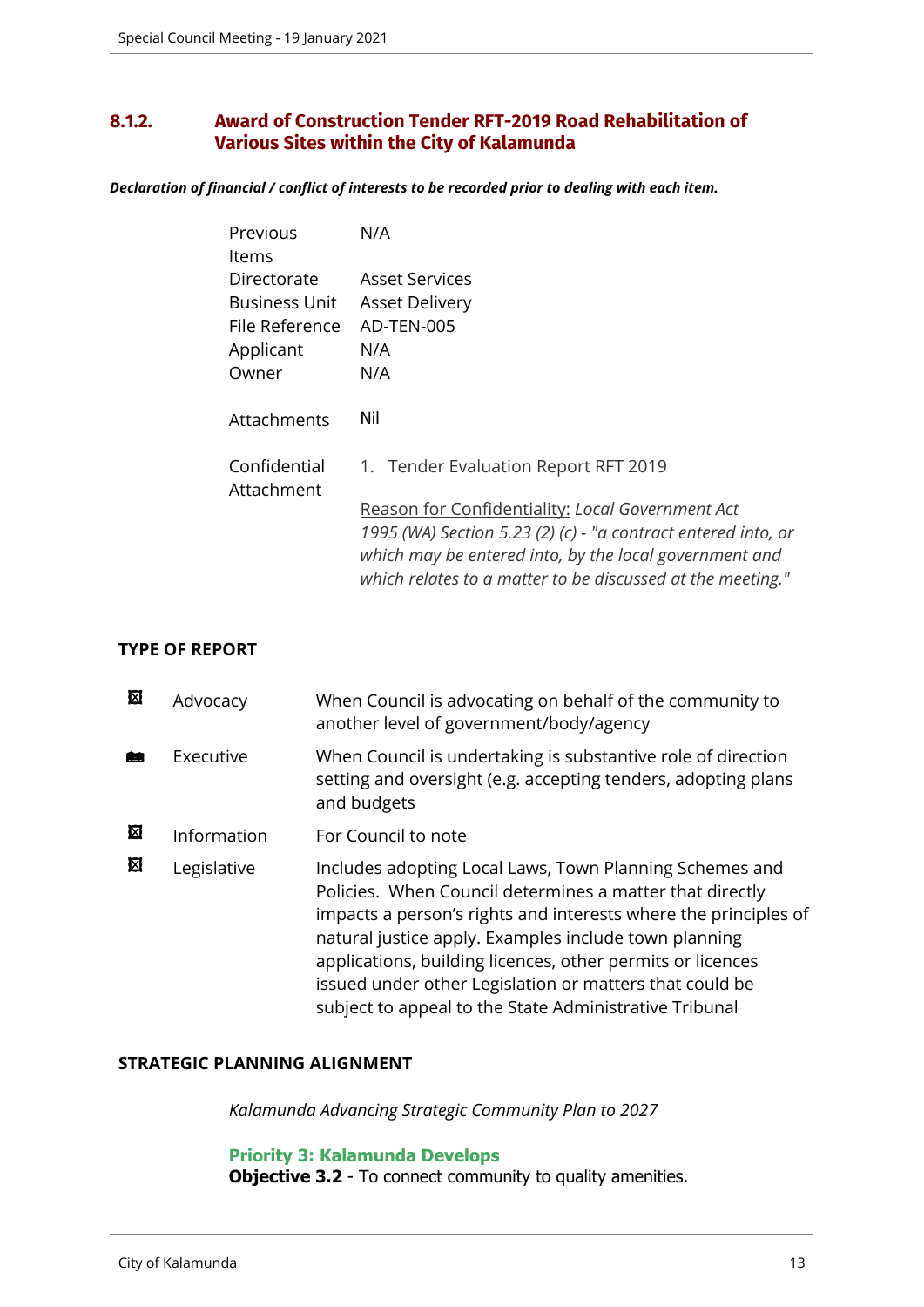*Strategy 3.2.1* - Optimal management of all assets.

#### **EXECUTIVE SUMMARY**

- 1. The purpose of this report is to consider the acceptance of a tender RFT2019 to undertake the Road Rehabilitation of four roads within the City of Kalamunda (City).
- 2. The 2020/21 Capital Works Program identified four specific road rehabilitation projects that were of such a nature that appointing one contractor for all four projects is more effective and efficient.
- 3. It is recommended that the Council accept the tender from Stabilised Pavements of Australia Pty Ltd ACN 002 900 736 for a lump sum price of \$594,307.70 (ex GST).

## **BACKGROUND**

4. The Scope of work in this contract is for the rehabilitation of pavement for four discrete sections of Abernethy Road in Forrestfield and High Wycombe. This will be done through in-situ foamed bitumen stabilisation of existing pavements. These works form part of the City's 2020/21 Capital Works Program under the Metropolitan Regional Roads Group road rehabilitation grant funding scheme.

## **DETAILS AND ANALYSIS**

- 5. The City issued RFT 2019 through its E-Tendering Portal and an advertisement in the West Australian newspaper on Wednesday 14 October 2020. Tenders closed on Thursday 12 November 2020.
- 6. Tender submissions were received from (in alphabetical order):
	- a) Downer EDI Limited;
	- b) Stabilised Pavement of Australia Pty Ltd; and
	- c) WA Profiling & Stabilisation Pty Ltd
- 7. An Evaluation Panel was convened of suitably qualified City Officers to assess the tenders received.
- 8. Tenders were assessed in a staged process of firstly checking for compliance to matters set out in the tender invitation. Compliant tenders were then assessed against qualitative criteria (again, these were set out in the tender invitation).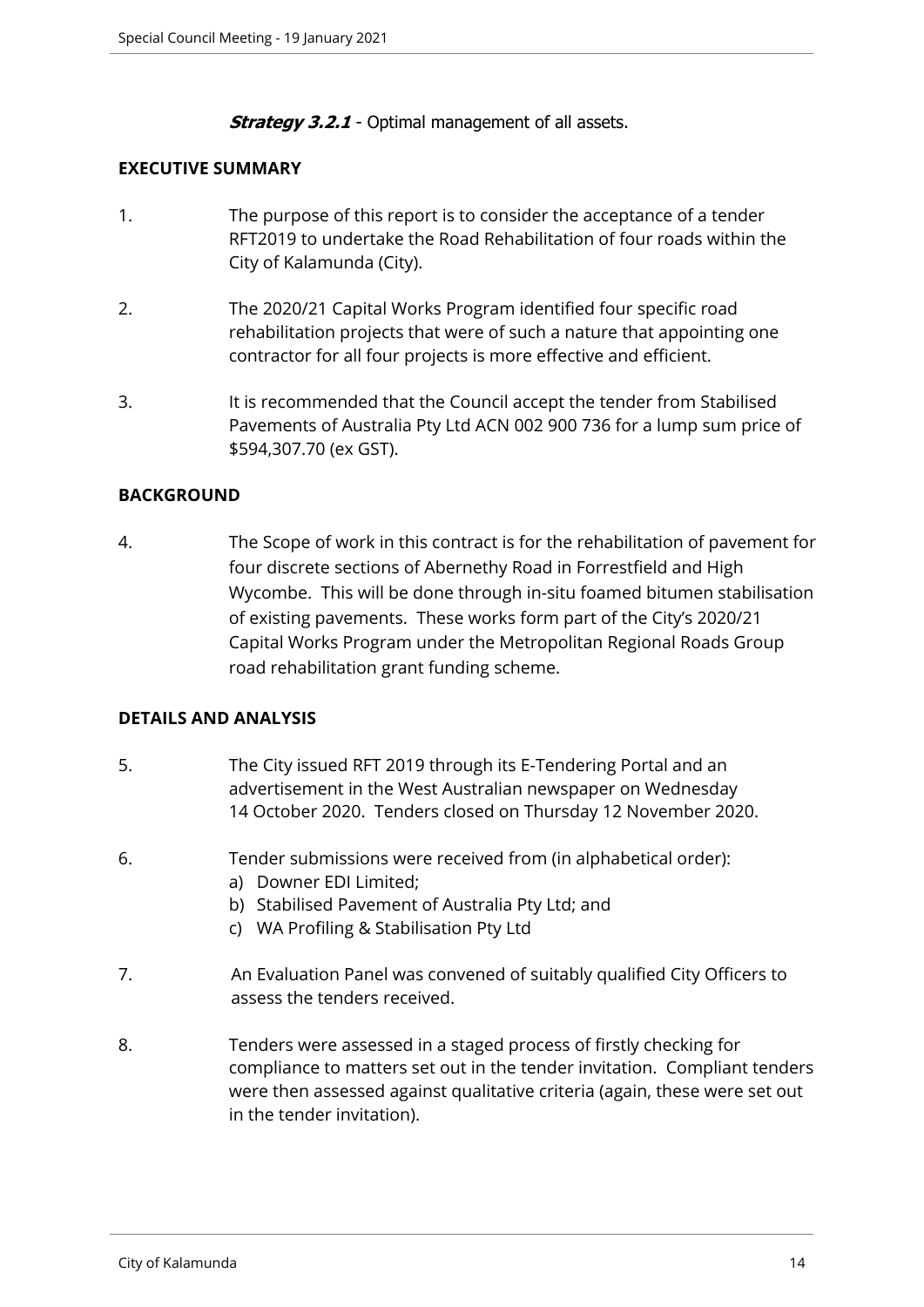9. The Qualitative Criteria and weighting were determined as follows:

| <b>Qualitative Criteria</b>                    | Weightin<br>g |
|------------------------------------------------|---------------|
| Relevant Experience                            | 30%           |
| Key Personnel Skills & Experience              | 20%           |
| <b>Tenderer's Resources</b>                    | 20%           |
| Demonstrated Understanding of the Requirements | 30%           |
| <b>Local Benefits</b>                          | 10%           |

- 10. All tenders met the compliance criteria and then were assessed against the qualitative criteria.
- 11. The three tenders were ranked as follows regarding the qualitative criteria:

| <b>Company Name</b>                       | Qualitative<br><b>Total Score</b><br>(Weighted @ 100%) | <b>Rank</b> |
|-------------------------------------------|--------------------------------------------------------|-------------|
| WA Profiling & Stabilisation Pty Ltd      | 64%                                                    |             |
| Stabilised Pavements of Australia Pty Ltd | 60%                                                    |             |
| Downer EDI Works Pty Ltd                  | 53%                                                    | 3           |

- 12. The Tender Assessment Panel determined that a Qualitative Pass Mark (QPM) of 60% would be set for works of this nature.
- 13. Of the three tenderers, only two met the required QPM of 60%, WA Profiling & Stabilisation Pty Ltd and Stabilised Pavements of Australia Pty Ltd.
- 14. A price assessment was then undertaken to determine the best value for money outcome for the City.
- 15. The Tender Evaluation Report is provided as Confidential Attachment 1 to this report.
- 16. The recommended tenderer best satisfied the City's requirements by:
	- a) meeting or exceeding the qualitative assessment benchmark;
	- b) proven capacity and capability to undertake the work required;
	- c) satisfying reference checks from previous clients;
	- d) satisfying independent financial reference checks of the proposed contractor; and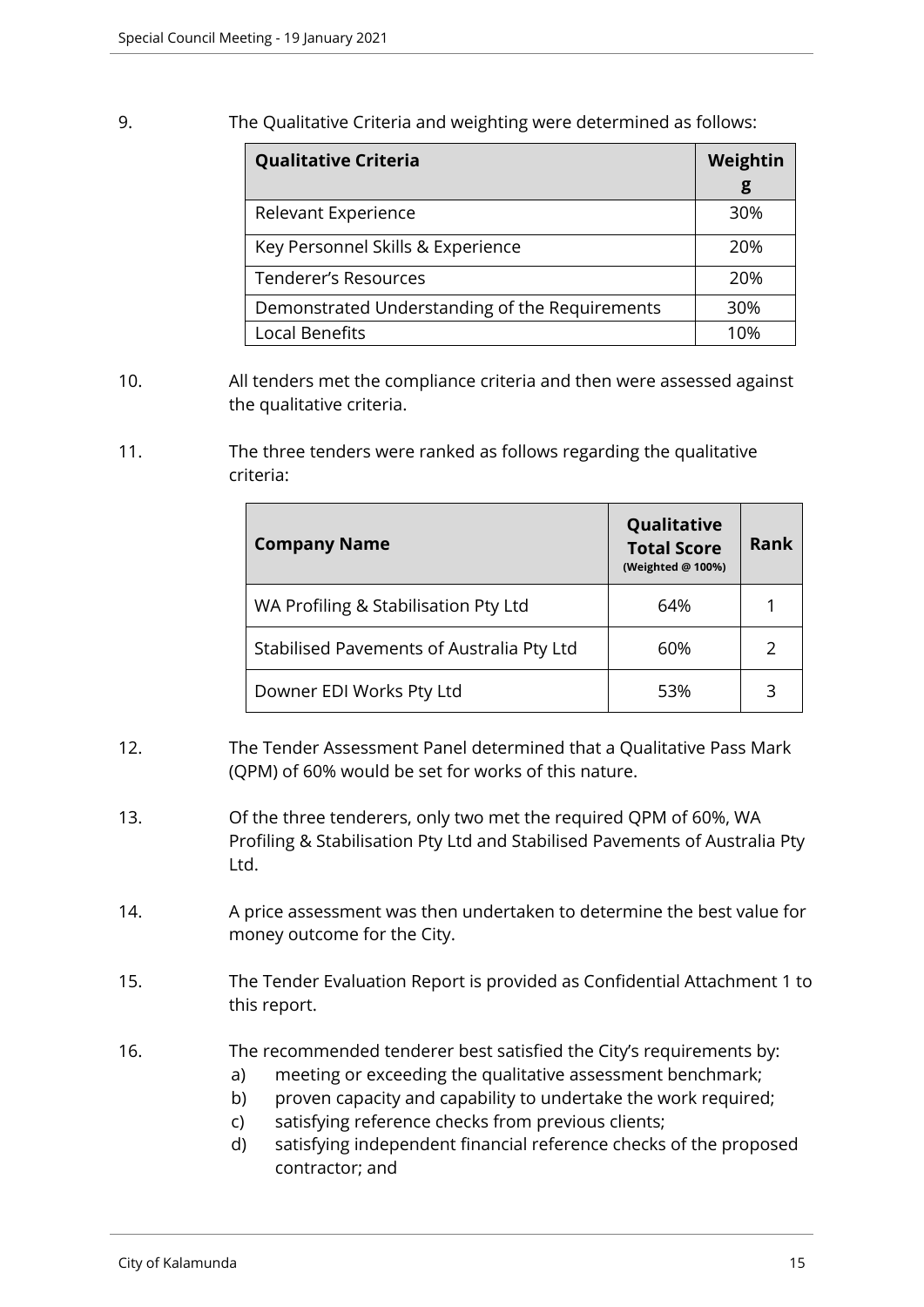- e) providing the best value for money outcome
- 17. Of the two qualifying and compliant qualitative tender responses, Stabilised Pavements of Australia Pty Ltd demonstrated the lowest conforming Lump Sum Tender Price offer of \$594,307.70 (ex GST).
- 18. The Panel recommends that the contract for RFT 2019 Road Rehabilitation be awarded to Stabilised Pavements of Australia Pty Ltd.
- 19. In Situ Foam Bitumen Stabilisation (FBS) road reconstruction technique has recently been introduced by the City's officers to specific road projects. This technique has been proven elsewhere to provide quicker construction programs, better water and cracking resistance of the finished pavement, and better environmental outcomes through the re-use of materials profiled from roads as part of the construction.
- 20. The four sections of Abernethy Road proposed for this re-surfacing are not part of the proposed Abernethy Road duplication works currently being designed and documented by Main Roads WA as part of their larger Great Eastern Highway Interchange Project.

## **APPLICABLE LAW**

21. Section 3.57 of *Local Government Act 1995.* Part 4 of the *Local Government (Functions and General) Regulations 1996.*

## **APPLICABLE POLICY**

22. Policy C-PP01 – Purchasing has been followed and complied with.

#### **STAKEHOLDER ENGAGEMENT**

- 23. Internal referrals Nil.
- 24. External referrals Project commencement and duration notices to the local residents and surrounding suburbs will be released, along with communications in conjunction with Main Roads WA.

## **FINANCIAL CONSIDERATIONS**

- 25. The Capital Works Project fund allocation of this works is \$770,000 ex GST. Two-thirds of the project is funded by the Metropolitan Regional Road Group, with the remaining budget made up from Municipal Funding.
- 26. On occasion during the construction works there may be a need to approve variations to the construction contract to meet the design intent.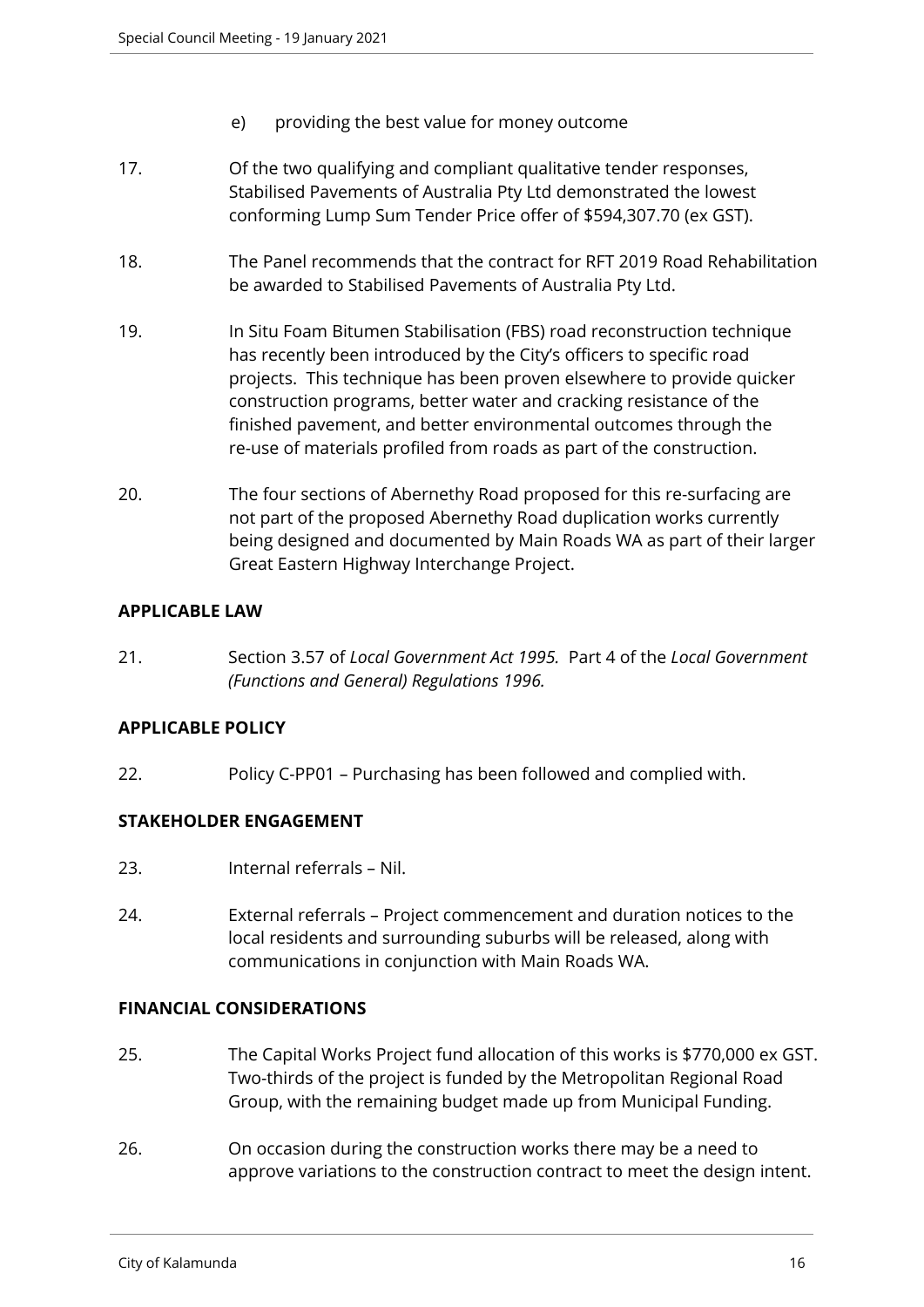Any variations that arise would be funded from the project contingency. In awarding this contract, Council also approves any increases in the contract sum necessary from variations as determined by the Superintendent of the Contract. If the project budget cannot be maintained, further approval from Council will be sought.

## **SUSTAINABILITY**

#### **Social Implications**

27. This project will improve both the quality and safety of the City of Kalamunda's existing road network

#### **Environmental Implications**

28. FBS rehabilitation projects use a substantial portion of old asphalt which is then treated during the construction on site and reused on the newly resurfaced road. As such there is good recycling benefits from reuse of old pavement materials.

#### **RISK MANAGEMENT**

**Risk:** The Contractor fails to fulfil the requirements of the contract (in terms of scope, time or quality) leading to increased costs to the City or delays in project completion.

| <b>Likelihood</b>      | Consequence | <b>Rating</b> |
|------------------------|-------------|---------------|
| Unlikely               | Moderate    | LOW           |
| <b>Action/Strategy</b> |             |               |

- a) clearly defined scope of works and specifications have been developed;
- b) itemised pricing of unit rates and quantities within the tender has been used and checked;
- c) construction to be supervised by the City to validate quality; and the contract to be entered into provides for claims against the contractor for remedial action if needed.

## **CONCLUSION**

30. The delivery of Tender RFT 2019 Road Rehabilitation of Various Sites with the City of Kalamunda will allow the City to maintain a key road within the City's road network to a suitable standard. The City is satisfied that the recommended tenderer has the capability and capacity to undertake the works to the required scale of scope, time and cost.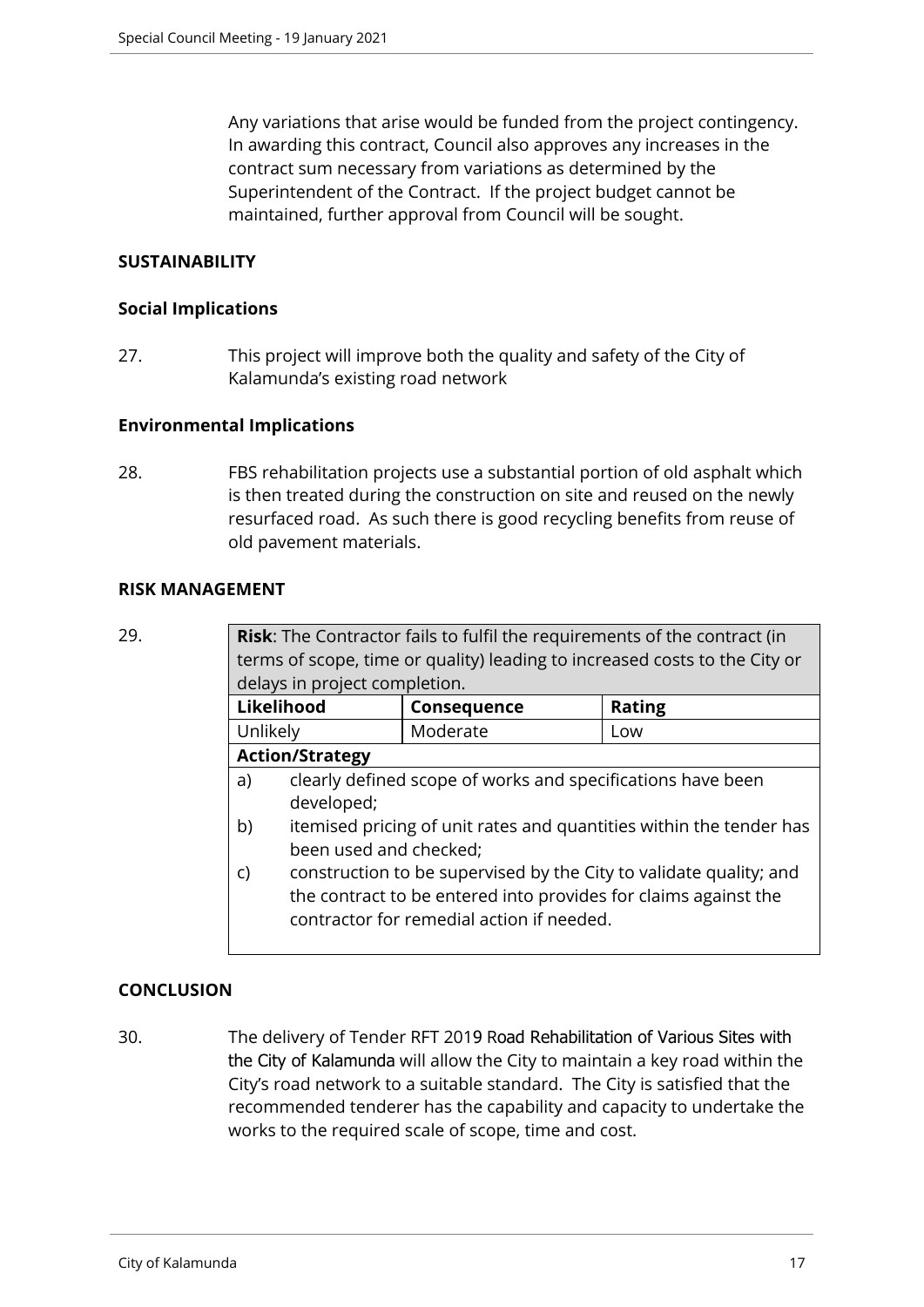## **Voting Requirements: Simple Majority**

#### **RECOMMENDATION**

That Council:

- 1. Accept the tender RFT 2019 Road Rehabilitation at Various Sites within the City of Kalamunda, from Stabilised Pavements of Australia Pty Ltd ACN 002 900 736 for the lump sum of \$594,307.70 (plus GST).
- 2. APPROVE the use of project contingency funding if required within the approved project budget for any variations to the works contract, necessary to achieve the intent of the contract.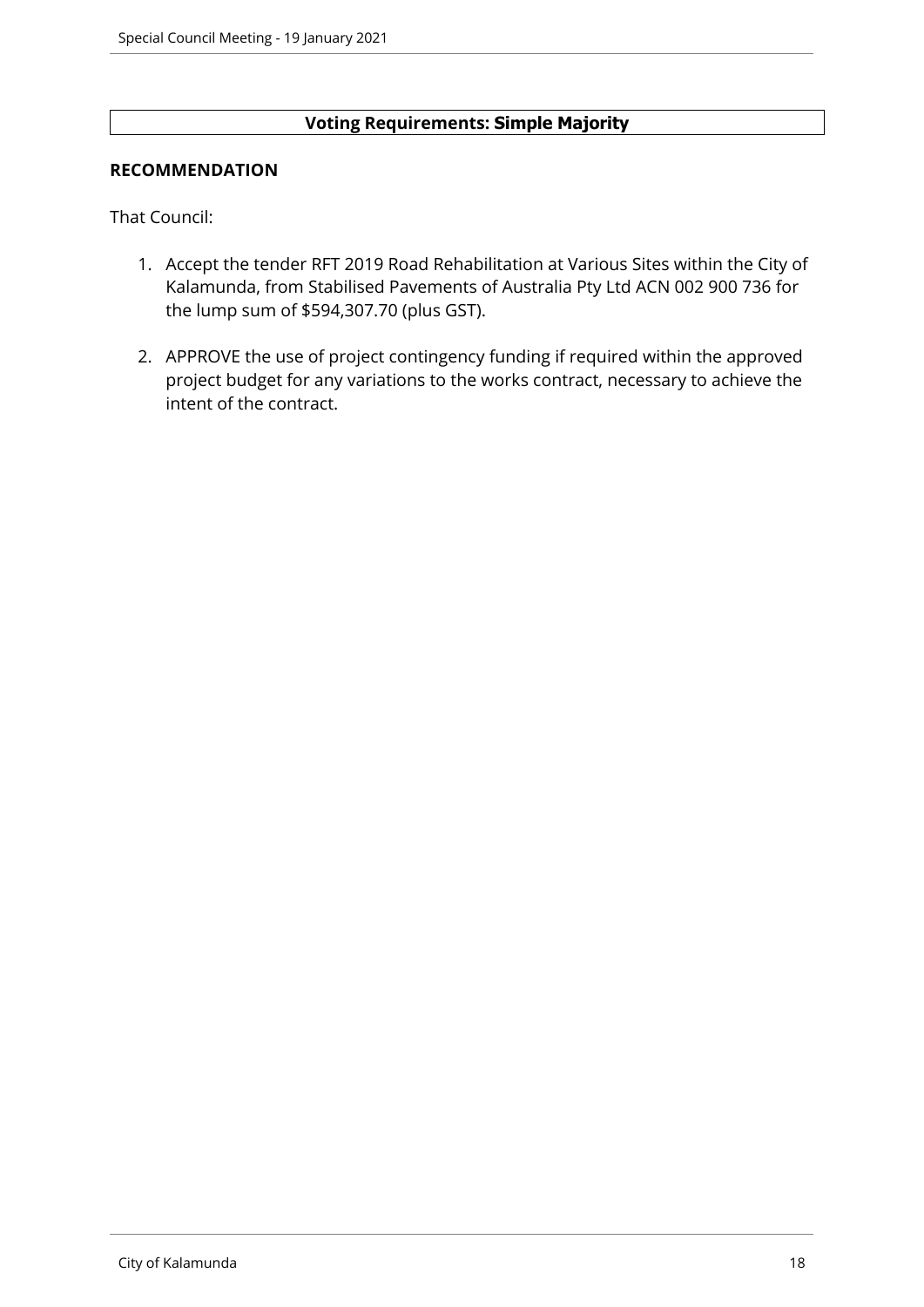## <span id="page-18-0"></span>**8.1.3. Submission on Draft State Planning Policy 4.2 - Activity Centres**

*Declaration of financial / conflict of interests to be recorded prior to dealing with each item.*

| Previous       | Nil                                          |                                                                                       |  |
|----------------|----------------------------------------------|---------------------------------------------------------------------------------------|--|
| Items          |                                              |                                                                                       |  |
| Directorate    | <b>Development Services</b>                  |                                                                                       |  |
| Business Unit  | <b>Strategic Planning</b>                    |                                                                                       |  |
| File Reference | State Planning Policy 4.2 - Activity Centres |                                                                                       |  |
| Applicant      | N/A                                          |                                                                                       |  |
| Owner          |                                              | City of Kalamunda                                                                     |  |
| Attachments    | 1.                                           | Draft State Planning Policy 4.2 - Submission Letter<br>$[8.1.3.1 - 2$ pages]          |  |
|                | 2.                                           | Draft State Planning Policy 4.2 - Activity Centres<br>$[8.1.3.2 - 9$ pages]           |  |
|                | 3.                                           | SPP 4.2 Implementation Guidelines [8.1.3.3 - 11<br>pages]                             |  |
|                | 4.<br>5.                                     | SPP 4.2 Issues Paper [8.1.3.4 - 9 pages]<br>SPP 4.2 Changes Table [8.1.3.5 - 5 pages] |  |
|                |                                              |                                                                                       |  |

#### **TYPE OF REPORT**

| 図 | Advocacy    | When Council is advocating on behalf of the community to<br>another level of government/body/agency                                                                                                                                                                                                                                                                                                                                |
|---|-------------|------------------------------------------------------------------------------------------------------------------------------------------------------------------------------------------------------------------------------------------------------------------------------------------------------------------------------------------------------------------------------------------------------------------------------------|
|   | Executive   | When Council is undertaking its substantive role of direction<br>setting and oversight (eg accepting tenders, adopting plans<br>and budgets                                                                                                                                                                                                                                                                                        |
| 図 | Information | For Council to note                                                                                                                                                                                                                                                                                                                                                                                                                |
| 図 | Legislative | Includes adopting Local Laws, Town Planning Schemes and<br>Policies. When Council determines a matter that directly<br>impacts a person's rights and interests where the principles of<br>natural justice apply. Examples include town planning<br>applications, building licences, other permits or licences<br>issued under other Legislation or matters that could be<br>subject to appeal to the State Administrative Tribunal |

#### **STRATEGIC PLANNING ALIGNMENT**

*Kalamunda Advancing Strategic Community Plan to 2027*

#### **Priority 3: Kalamunda Develops**

**Objective 3.1** - To plan for sustainable population growth. **Strategy 3.1.1** - Plan for diverse and sustainable housing, community facilities and industrial development to meet changing social and economic needs.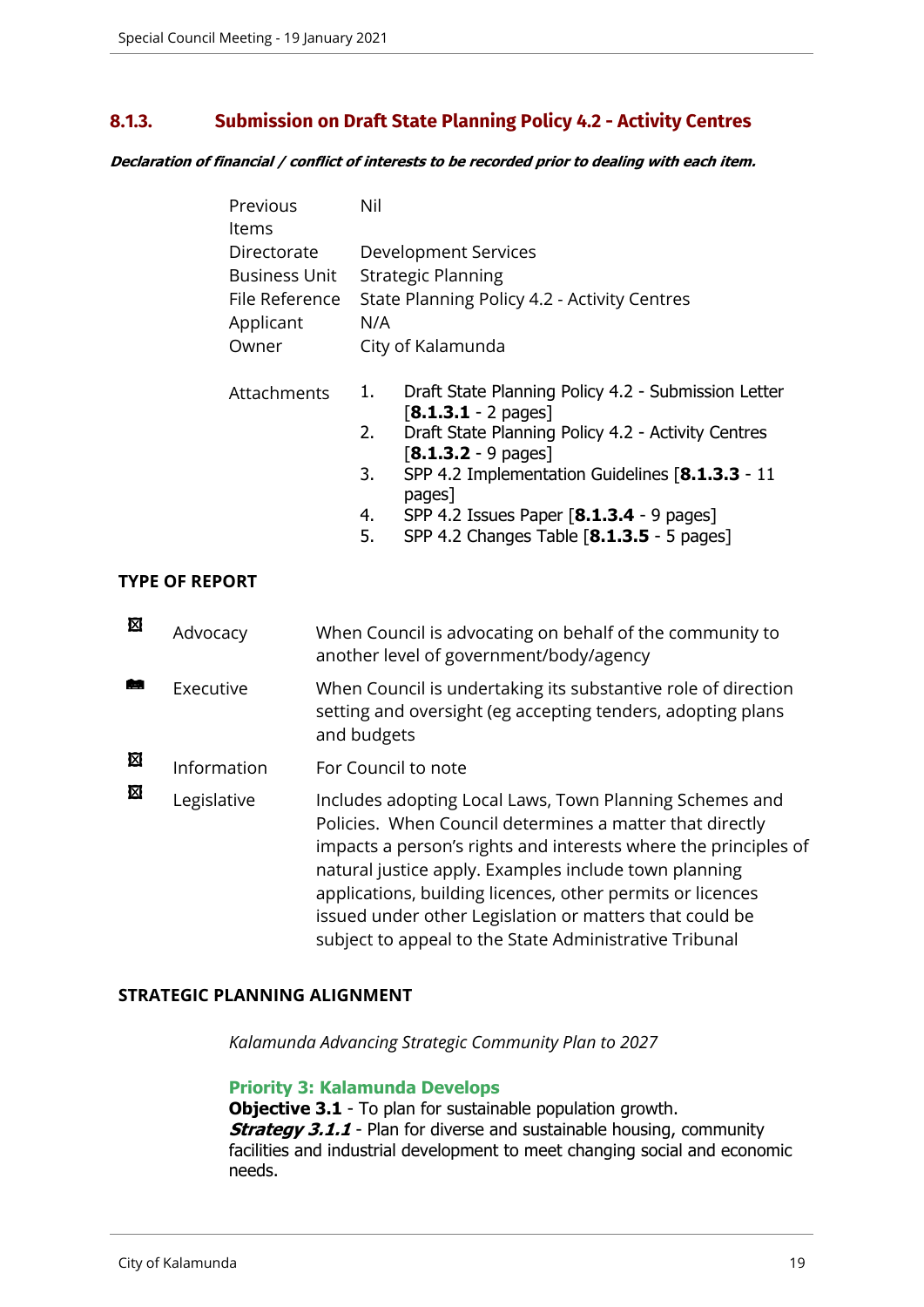#### **Priority 3: Kalamunda Develops**

**Objective 3.3** - To develop and enhance the City's economy. **Strategy 3.3.1** - Facilitate and support the success and growth of industry and businesses.

#### **EXECUTIVE SUMMARY**

- 1. The purpose of this report is for the Council to note draft State Planning Policy 4.2 - Activity Centres (SPP4.2) and consider a submission on draft SPP4.2
- 2. Draft SPP4.2 is proposed to replace existing *State Planning Policy 4.2 Activity Centres for Perth and Peel* (2010) which currently guides the preparation of planning around Regional, District, Local and Neighbourhood commercial shopping and service precincts.
- 3. Submissions on the new Draft SPP4.2 are due Friday, 12 February 2021. It is recommended council note draft SPP4.2 and endorse the City's submission contained in Attachment 1 for the purpose of forwarding to the Department of Planning, Lands and Heritage (DPLH) for consideration by the Western Australian Planning Commission (WAPC).

#### **BACKGROUND**

- 4. The WAPC commenced the review the 2010 version of SPP 4.2 in May 2016 with a view of ensuring the SPP4.2 is current, relevant and implementable, by:
	- a) Conducting a targeted review focussing on implementation issues identified through stakeholder consultation.
	- b) Simplifying and streamlining the policy.
	- c) Aligning the policy to current and related State Planning Policies.
	- d) Expand the scope of SPP 4.2 to areas outside of Perth and Peel.

It should be noted that a review of the activity centre hierarchy was not included as part of the review.

5. Activity centres are multi-functional community focal points that vary in size and function. They are where people meet, relax, work and often live. They are generally well-serviced by transport networks with a focus on integrated pedestrian access and walkability, and may include land uses such as commercial, retail, food and hospitality, high-density housing, entertainment, tourism, civic/community, higher education, and medical services.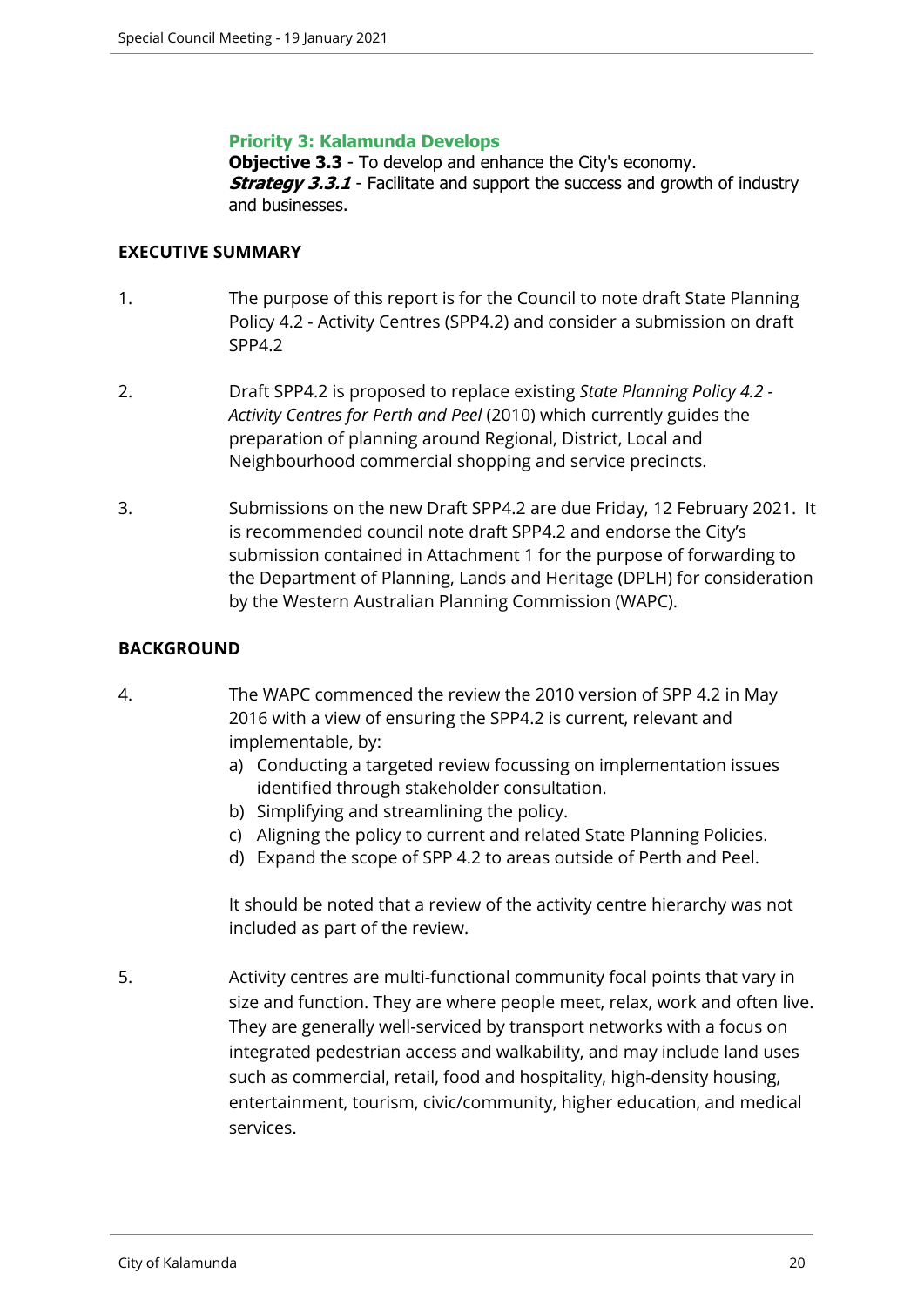- 6. The City has prepared a draft Activity Centre Strategy (ACS), which was adopted by the Council on 26 April 2020 for the purposes of public advertising. The draft ACS will inform and guide the future planning and land use decisions for the City's activity centres. The draft ACS is anticipated to be returned to the Council for consideration of submissions and final adoption in early 2021. Draft SPP4.2is considered to have minimal impact on the final version of the draft ACS though may affect the level of information required to support future proposals within Activity Centres.
- 7. The draft Kalamunda Activity Centre Plan (KACP) was adopted at the 24 March 2020 Ordinary Council Meeting. The KACP was referred to the WAPC for endorsement in April 2020. The Local Planning Scheme No. 3 Amendment No. 106, which will give statutory effect to the KACP was initiated by the Council on 24 November 2020 for public advertising. The draft SPP 4.2 is not considered to interrupt the progression of the KACP.
- 8. The City is currently planning to initiate a Forrestfield Precinct Structure Plan (previously called an Activity Centre Plan) in the second half of 2021 which will likely need to apply the provisions of the finalised version of SPP 4.2

## **DETAILS AND ANALYSIS**

- 9. Draft SPP 4.2 (Attachment 2) and the associated Implementation Guidelines (Attachment 3) will apply to the preparation and assessment of the relevant components of planning instruments that relate to activity centres within the City of Kalamunda. This includes planning strategies, Local Planning Schemes (including reviews and amendments), precinct structure plans, other structure plans, subdivision and development applications for major development within activity centres and also activity centre uses that are located outside of activity centres.
- 10. The objectives of draft SPP 4.2 are to:
	- a) Provide a hierarchy and network of activity centres that meets community need and provides social, economic and environmental benefits to all Western Australians.
	- b) Enable the distribution of a broad range of goods, services and activities, including retail, commercial and mixed-use developments that do not undermine the hierarchy of activity centres,
	- c) Ensure consistency and rigour in the planning and development of activity centres.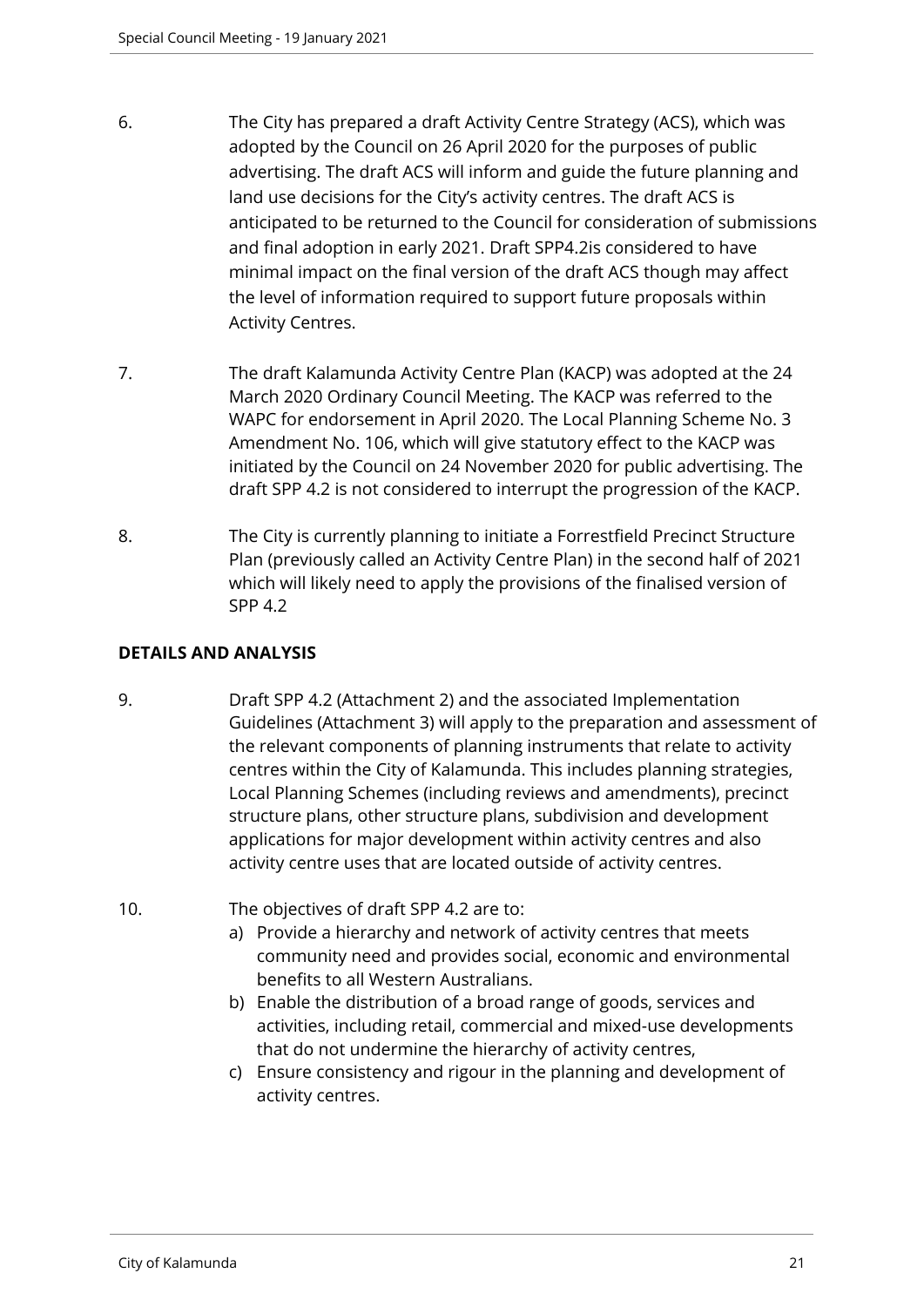- 11. While draft SPP 4.2 applies to all activity centres, its provisions are considered to be most relevant to the City's District Centres of Kalamunda and Forrestfield. In this respect, the draft SPP4.2 requires a precinct structure plan for each district centre. The term "precinct structure plan" replaces activity centre plan and reflects the introduction of State Planning Policy 7.2 Precinct Design and associated guidelines, which provides detailed design policy provisions and requirements for activity centres.
- 12. The City has prepared the KACP under the previous policy framework (under the existing SPP 4.2 and Model Centre Framework), however it is anticipated that a precinct structure plan for the Forrestfield district centre will be progressed in 2021, subject to funding, under the proposed SPP 4.2.
- 13. The nature of considerations for activity centre plans and precinct structure plans are not dissimilar, however there is greater guidance on the preparation of precinct structure plans with a focus on design of the built environment. Notwithstanding, this formed an important part of the preparation of the KACP and while the terminology of the two instruments is different they will achieve similar outcomes.
- 14. The proposed changes between the existing SPP 4.2 and the new draft SPP4.2 are summarised as follows:
	- a) The application of SPP4.2 will be expanded to apply to the Bunbury Region Scheme area.
	- b) The nine objectives (based around five themes) being reduced to three high level objectives supported by eight policy outcomes.
	- c) Density targets have been revised.
	- d) Land use diversity targets have been revised with a simple ratio of shop/retail to other non-residential land uses based on type of centre.
	- e) Retail needs assessment guidance has been moved from the policy document to the Implementation guidelines of draft SPP4.2 and further guidance on the scope of assessments.
	- f) Retail sustainability assessments have been renamed to "Impact Test" and the guidance has been moved from the policy document to the Implementation Guidelines of draft SPP 4.2.
	- g) The Implementation Guidelines provide reference to the need for proposals that provide elements of community benefit.
	- h) Provisions have been included to provide for (allocate land towards) Bulky Goods/large format retail, while the impacts are managed.
	- i) Guidance regarding supermarkets (zoning, access, land requirements) is provided within the Implementation Guidelines.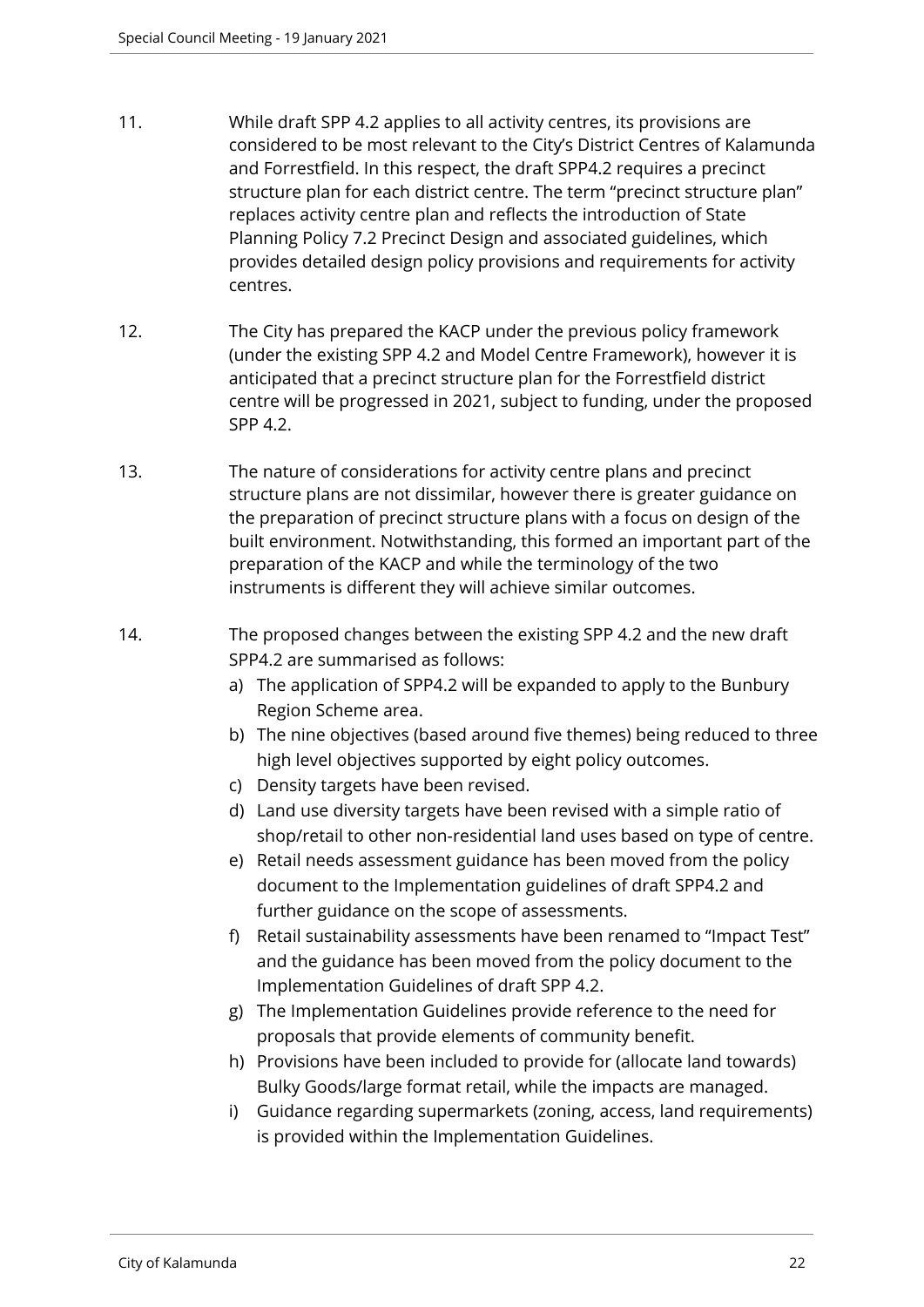- j) Stronger provisions to limit 'out-of-centre' development and require an Impact Test for certain circumstances.
- k) The Model Centre Framework has been removed and replaced with State Planning Policy 7.2 Precinct Design.

An issues paper and summary document outlining the changes proposed is provided in Attachments 4 and 5.

15. The policy outlines considerations such as hierarchy of activity centres, recommended residential densities within walkable catchments, design and accessibility, safety, land use, consolidation of commercial tenancies and interface with the public and private realm.

## **APPLICABLE LAW**

- 16. *Planning and Development Act 2005.*
- 17. *Local Planning Scheme No. 3*

## **APPLICABLE POLICY**

- 18. State Planning Policy 4.2 Activity Centres for Perth and Peel Existing policy which will be replaced by the proposed new draft SPP4.2.
- 19. Draft SPP 4.2 makes refence to State Planning Policy 7.2 Precinct Design, which provides detailed design policy provisions and requirements for activity centres.

## **STAKEHOLDER ENGAGEMENT**

20. The draft SPP4.2 was reviewed by the City from various perspectives. Generally, comments were supportive with some minor requests to clarify certain aspects such as whether the definition of a High Frequency Public Transport Route is the same as that in the Residential Design Codes Volume 1, or the alignment of retail floor space with Liveable Neighbourhoods. Submission details are provided in Attachment 1.

## **FINANCIAL CONSIDERATIONS**

21. Nil

## **SUSTAINABILITY**

22. The draft SPP 4.2 requires a needs assessment and impact test (previously known as Sustainability Assessment) to be completed for major development proposals to determine the impact of the proposed land use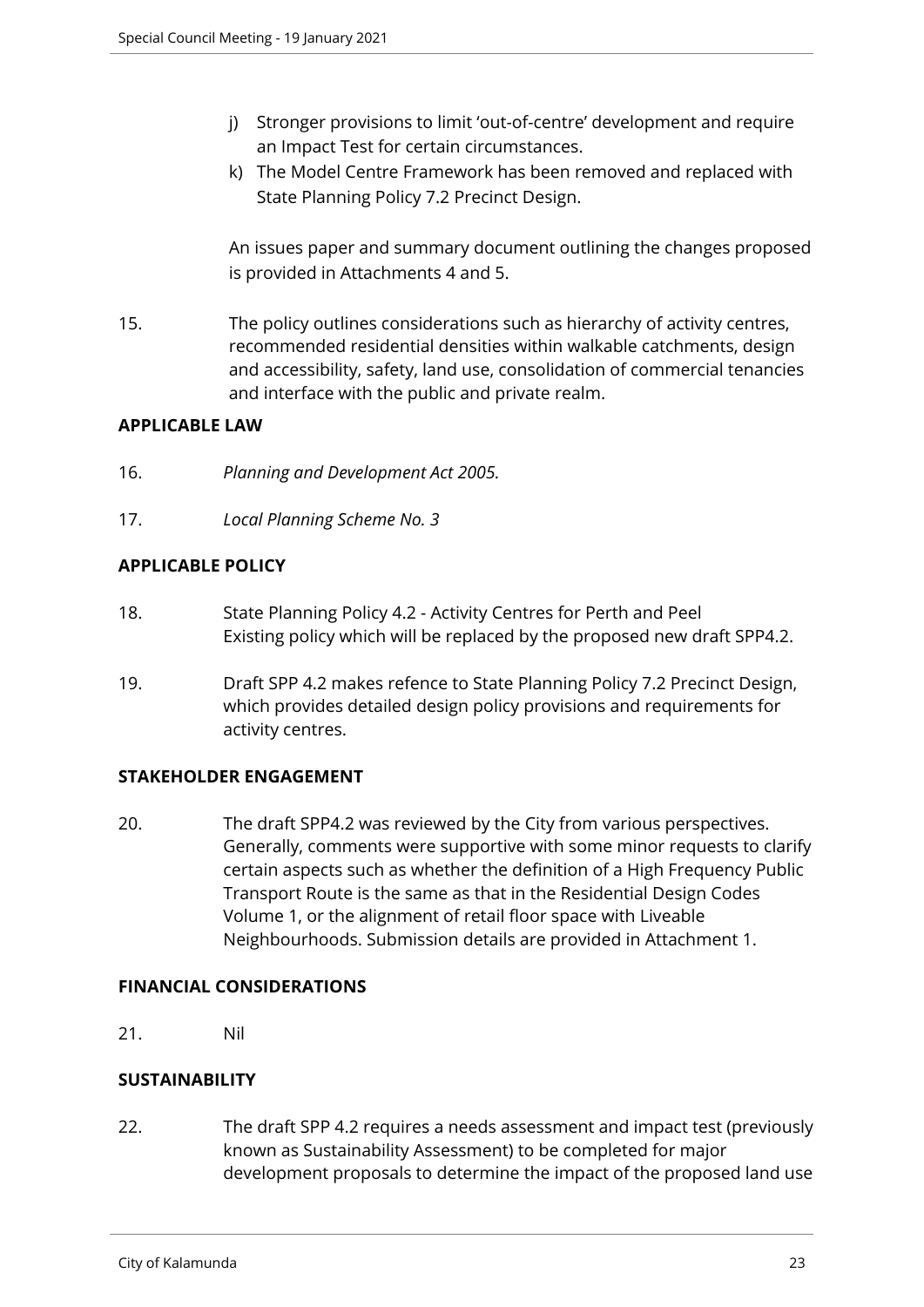on nearby and surrounding activity centres having regard to the activity centre hierarchy, potential loss of community services and the impact on committed and planned public and private infrastructure. This will assist with determining broader impacts of a proposal, particularly in smaller activity centres which experience greater fluctuations in business depending on local availability.

## **RISK MANAGEMENT**

23. **Risk**: That the DPLH do not consider the City's comment on the Draft SPP4.2 which results in a less refined document.

| Consequence            | Likelihood | <b>Rating</b> |
|------------------------|------------|---------------|
| Moderate               | Unlikely   | Low           |
| <b>Action/Strategy</b> |            |               |

Council ENDORSE the submission as per Attachment 1 for forwarding to the DPLH for consideration.

## **CONCLUSION**

24. The draft SPP 4.2 is comprehensive and concise. The submission is generally supportive of the updates with some minor points of clarification. The draft SPP4.2 is not considered to have a significant impact on the City's existing KACP or upcoming ACS, however will be taken into consideration with the preparation of the Forrestfield Precinct Structure Plan anticipated in 2021subject to budget allocation.

## **Voting Requirements: Simple Majority**

## **RECOMMENDATION**

That Council:

- 1. NOTE the draft State Planning Policy 4.2 Activity Centres and supporting documentation as outlined in Attachments 2-5.
- 2. ENDORSE the draft State Planning Policy 4.2 Activity Centres Submission for forwarding to the Department of Planning, Lands and heritage for consideration as outlined in Attachment 1.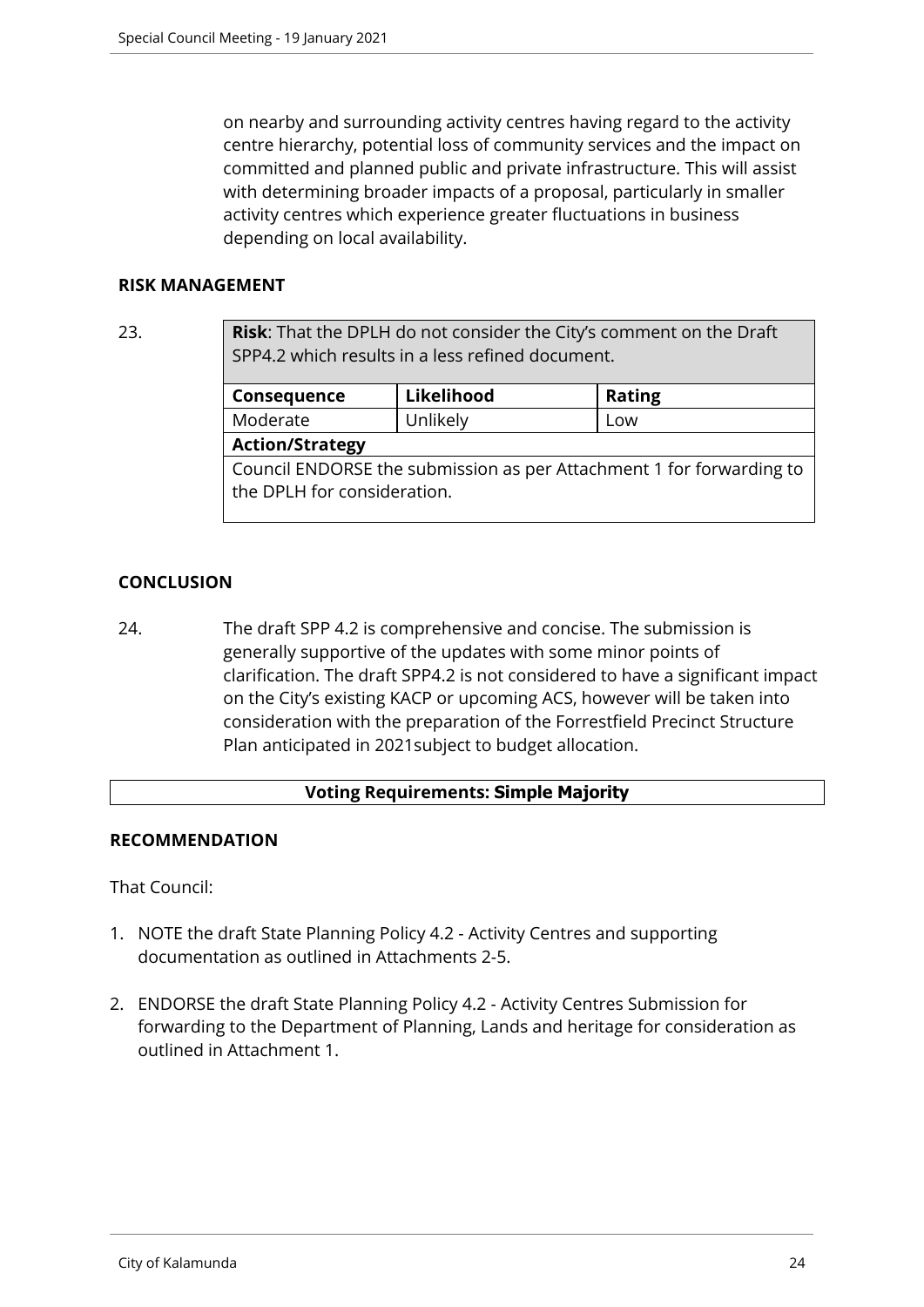## <span id="page-24-0"></span>**8.1.4. Local Planning Scheme No.3 - Amendment 105 - Development Contribution Area 1 – Forrestfield Light Industrial Area Stage 1 - Method for Calculating Contributions - Consideration of Submissions and Final Adoption**

*Declaration of financial / conflict of interests to be recorded prior to dealing with each item.*

|   | Previous Items       | OCM 27/2020, OCM 136/2020, OCM 137/2020, OCM                                                                                                                                                                                                                                                                                                                                                                                       |
|---|----------------------|------------------------------------------------------------------------------------------------------------------------------------------------------------------------------------------------------------------------------------------------------------------------------------------------------------------------------------------------------------------------------------------------------------------------------------|
|   |                      | 184/2020                                                                                                                                                                                                                                                                                                                                                                                                                           |
|   | Directorate          | <b>Development Services</b>                                                                                                                                                                                                                                                                                                                                                                                                        |
|   | <b>Business Unit</b> | <b>Strategic Planning</b>                                                                                                                                                                                                                                                                                                                                                                                                          |
|   | File Reference       | <b>PG-STU-028</b>                                                                                                                                                                                                                                                                                                                                                                                                                  |
|   | Applicant            | City of Kalamunda                                                                                                                                                                                                                                                                                                                                                                                                                  |
|   | Owner                | Various                                                                                                                                                                                                                                                                                                                                                                                                                            |
|   | Attachments          | Amendment 105 Document [8.1.4.1 - 4 pages]<br>1.                                                                                                                                                                                                                                                                                                                                                                                   |
|   |                      | Local Planning Scheme No. 3 - Schedule 12 [8.1.4.2 -<br>2.<br>2 pages]                                                                                                                                                                                                                                                                                                                                                             |
|   |                      | Submission Table [8.1.4.3 - 23 pages]<br>3.                                                                                                                                                                                                                                                                                                                                                                                        |
|   | Confidential         | 1. McLeods Advice 17.01.2020                                                                                                                                                                                                                                                                                                                                                                                                       |
|   | attachments          | 2. Mark Ritter Advice 11.10.2019                                                                                                                                                                                                                                                                                                                                                                                                   |
|   |                      | Reason for Confidentiality: Local Government Act 1995 (WA)<br>Section 5.23 (2) (d) - "legal advice obtained, or which may be<br>entered into, by the local government which relates to a matter to<br>be discussed."                                                                                                                                                                                                               |
|   | <b>YPE OF REPORT</b> |                                                                                                                                                                                                                                                                                                                                                                                                                                    |
| 囟 | Advocacy             | When Council is advocating on behalf of the community to<br>another level of government/body/agency                                                                                                                                                                                                                                                                                                                                |
| 囟 | Executive            | When Council is undertaking its substantive role of direction<br>setting and oversight (eg accepting tenders, adopting plans<br>and budgets                                                                                                                                                                                                                                                                                        |
| 囟 | Information          | For Council to note                                                                                                                                                                                                                                                                                                                                                                                                                |
| M | Legislative          | Includes adopting Local Laws, Town Planning Schemes and<br>Policies. When Council determines a matter that directly<br>impacts a person's rights and interests where the principles of<br>natural justice apply. Examples include town planning<br>applications, building licences, other permits or licences<br>issued under other Legislation or matters that could be<br>subject to appeal to the State Administrative Tribunal |

#### **STRATEGIC PLANNING ALIGNMENT**

*Kalamunda Advancing Strategic Community Plan to 2027*

#### **Priority 3: Kalamunda Develops**

**TYPE**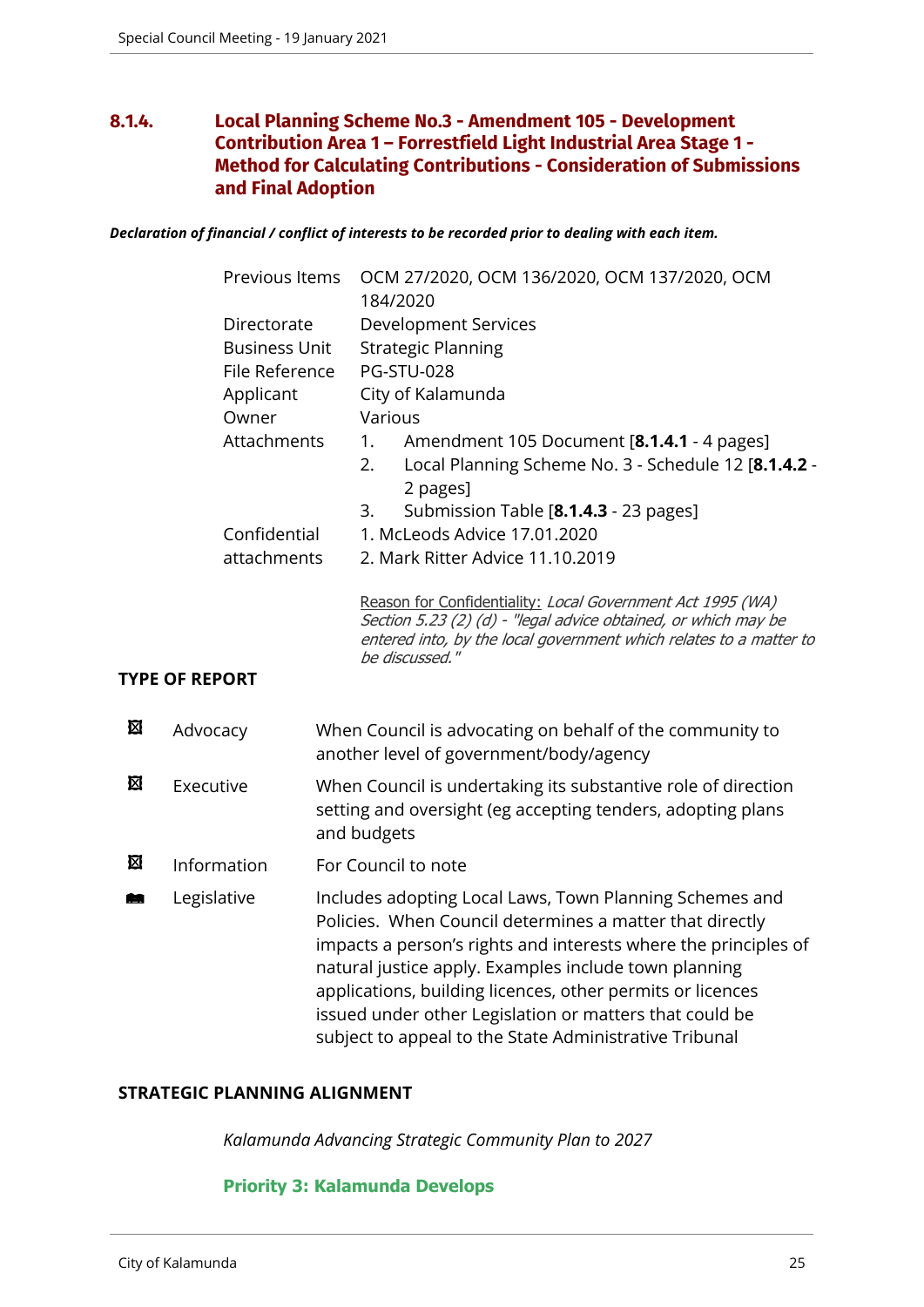**Objective 3.1** - To plan for sustainable population growth. **Strategy 3.1.1** - Plan for diverse and sustainable housing, community facilities and industrial development to meet changing social and economic needs.

#### **EXECUTIVE SUMMARY**

- 1. The purpose of this report is for the Council to consider submissions received on Amendment 105 to Local Planning Scheme No. 3 (LPS3) and to forward its decision to the Western Australian Planning Commission (WAPC).
- 2. Amendment 105 is proposed to amend the 'Method for Calculating Contributions' (Method) for Development Contribution Area 1 (DCA 1) under Schedule 12 of LPS3 to remove the supplementary notes listed below the equation used for calculating the Cost Contribution Rate, as



- 3. Four submissions were received during the advertising of Amendment 105; two of the submissions provide comments and objections and two submissions (from State Government authorities) raising no comment (refer Attachment 3 – Submission Table)
- 4. It is recommended that the Council support Amendment 105 without modifications for the purposes of progressing Amendment 105 to the WAPC and the Minister for Planning for final approval.

## **BACKGROUND**

- 5. LPS3 Scheme Amendment No. 48, which included DCA 1 within LPS3 was gazetted in May 2013. This allowed the City to place on development approvals and recommend to the WAPC on subdivision approvals, the obligation to pay a Cost Contribution for common infrastructure and administration costs to manage the Development Contribution Plan (DCP).
- 6. In May 2018, Amendment 88 was gazetted, which introduced a range of amendments to Schedule 12 of LPS3. Among other amendments, supplementary notes were introduced through Amendment 88 with a view of clarifying / defining the terms used in the equation for calculating the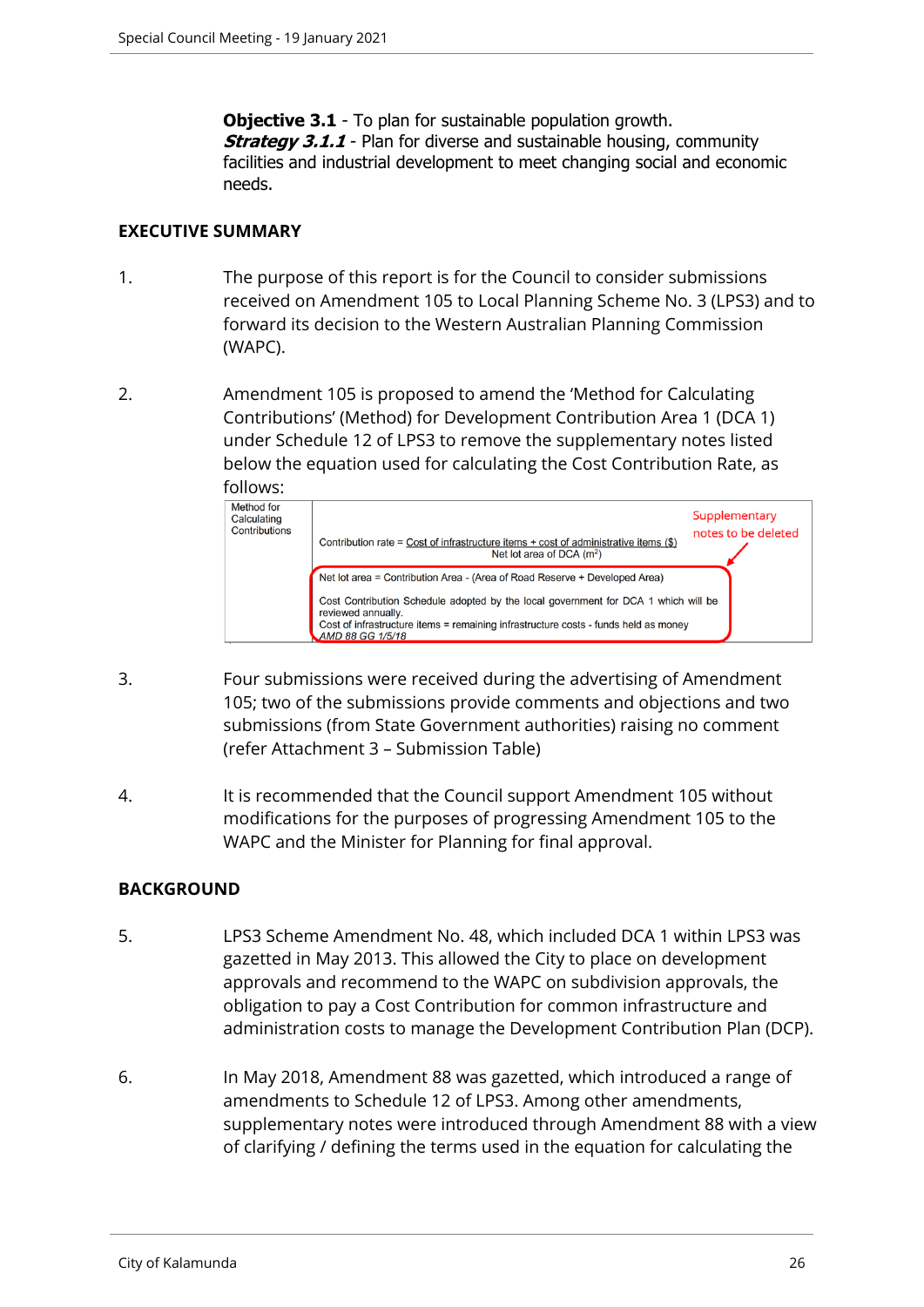Cost Contribution Rate to reflect the manner in which the DCP had operated to the point in time.

- 7. Prior to undertaking the most recent annual review (which concluded on 28 July 2020), the City sought advice on the interpretation of the provisions of LPS3 and State Planning Policy 3.6 (SPP 3.6) relating to the calculation and application of the Cost Contribution rate. The confidential advices are comprehensive and provided for a way forward which meets the intent and principles of the DCP, LPS3 and SPP3.6. The advices are included as a Confidential Attachment for the benefit of the Council.
- 8. At its Ordinary Meeting (OCM) held 25 February 2020, the Council resolved as follows (relevant parts cited below):

## *"That Council:*

*…*

- *2. NOTE the interpretation of the Method for Calculating Contributions in Schedule 12 of Local Planning Scheme No. 3.*
- *3. NOTE the approach to deem all Cost Contributions as interim, until the final Cost Contribution rate is known based on actual costs of infrastructure, as outlined in this report.*
- *4. NOTE the proposed process to reconcile Cost Contributions for all landowners at the conclusion of the of the Development Contribution Scheme (scheduled for 2023), as outlined in this report. ..."*
- 9. At its OCM held 28 July 2020, the Council resolved to adopt the DCP Report and the Cost Contribution rate of \$20.97/m². The most recent DCP review and procedural adjustments to the operation of the DCP have been undertaken having regard to the advices received, as noted by the Council at its OCM held on 25 February 2020.
- 10. At its OCM held September 2020, the Council resolved to adopt Amendment 105 for public advertising.
- 11. The approach and the interpretation of the DCP outlined above is currently the subject of State Administrative Tribunal (SAT) proceedings. The SAT proceedings more specifically relate to a condition of development approval that is consistent with the City's adopted approach and interpretation of the Method of Calculating Contribution, requiring the owner to:
	- a) Pay the City a Cost Contribution based on the Final Contribution rate if determined (all infrastructure and administrative costs under the DCP and the City's LPS3, having been paid or ascertained with certainty); or if the final Contribution Rate has not been determined;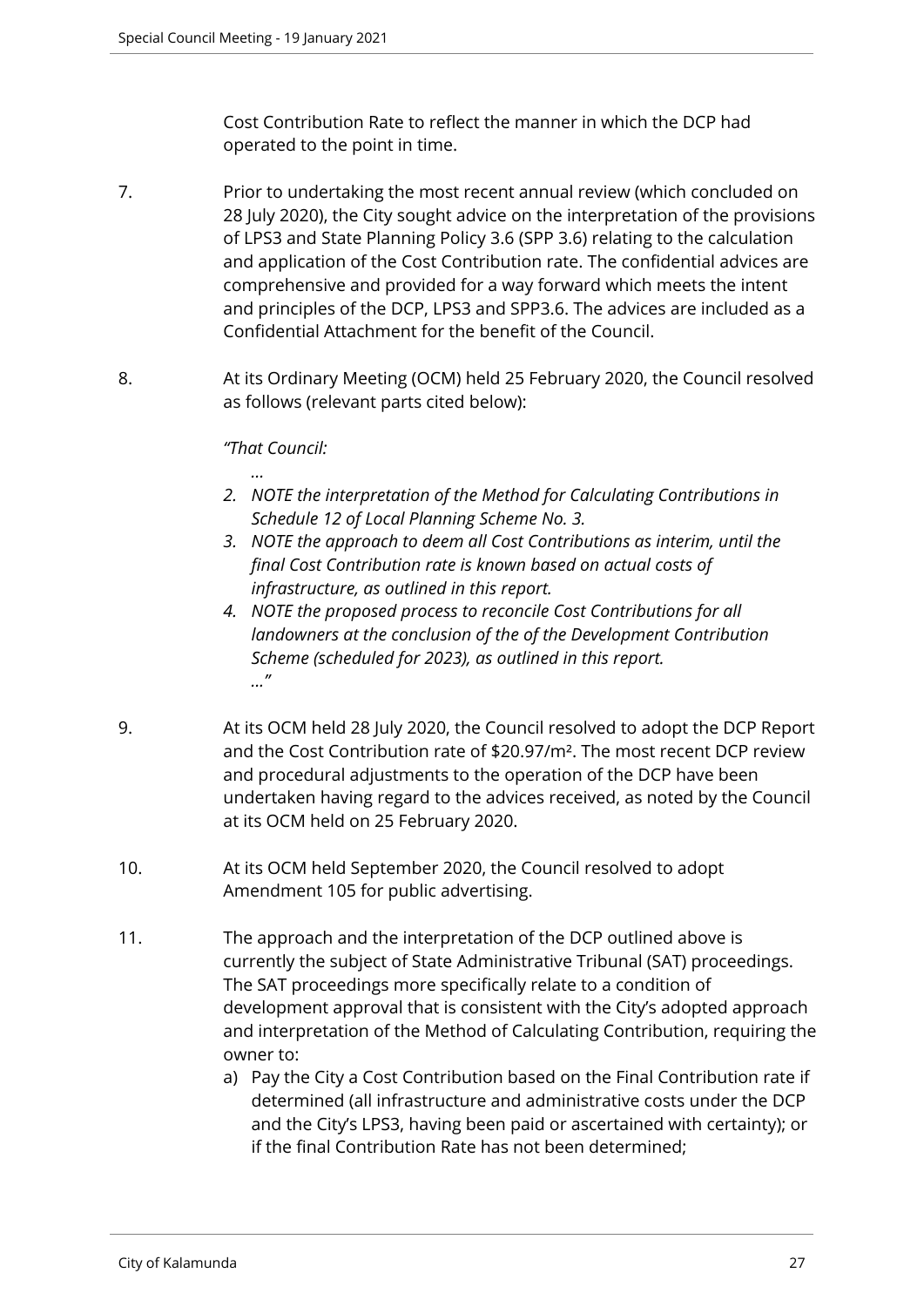- b) Pay to the City an interim cost contribution based on the latest interim contribution rate and in that event the owner is to enter into an agreement with the City, prepared by solicitors appointed by the City, which agreement shall include provision for a charge over the whole or part of the subject land or other security acceptable to the City, secured by a caveat.
- 12. A comprehensive explanation of the DCP is outlined in the reports to OCM on 25 February 2020 (OCM 27/2020) and 28 July 2020 (OCM 136/2020 and OCM 137/2020). The relevant matters that have led to the City preparing and Council initiating Amendment 105 are outlined below.
	- a) Prior to the DCP Review considered by the Council on 25 February 2020, the Cost Contribution rate was calculated using the whole of the Method contained within Schedule 12 of LPS3.
	- b) This resulted in some landowners who had developed early, contributing at a higher rate than landowners who have developed at a later time and with a rate based on the actual cost of infrastructure or more refined estimates.
	- c) The approach resulted in a situation that was inconsistent with the overarching principles of determining infrastructure contributions (outlined in SPP3.6) and specifically the principle of equity and consistency.
	- d) To comply with SPP 3.6 and LPS3 provisions and to administer the DCP in a practical and equitable manner, the equation included in the above method will still be used, but the City, based on advice received, has been advised that it should not have regard to the supplementary notes included below the equation.

## **DETAILS AND ANALYSIS**

13. With a view of ensuring LPS3 clearly outlines the correct method being applied for the purposes of calculating the Cost Contribution rate, Amendment 105 seeks to remove the supplementary notes listed below the equation used for calculating the Cost Contribution Rate, as follows:

| Method for<br>Calculating<br>Contributions | Contribution rate = Cost of infrastructure items $+$ cost of administrative items $(\$)$<br>Net lot area of DCA $(m^2)$                                                                                                                                                                           | Supplementary<br>notes to be deleted |
|--------------------------------------------|---------------------------------------------------------------------------------------------------------------------------------------------------------------------------------------------------------------------------------------------------------------------------------------------------|--------------------------------------|
|                                            | Net lot area = Contribution Area - (Area of Road Reserve + Developed Area)<br>Cost Contribution Schedule adopted by the local government for DCA 1 which will be<br>reviewed annually.<br>Cost of infrastructure items = remaining infrastructure costs - funds held as money<br>AMD 88 GG 1/5/18 |                                      |

14. Two of the submissions received during advertising of Amendment 105 have requested that Amendment 105 not proceed at this time for the following reasons: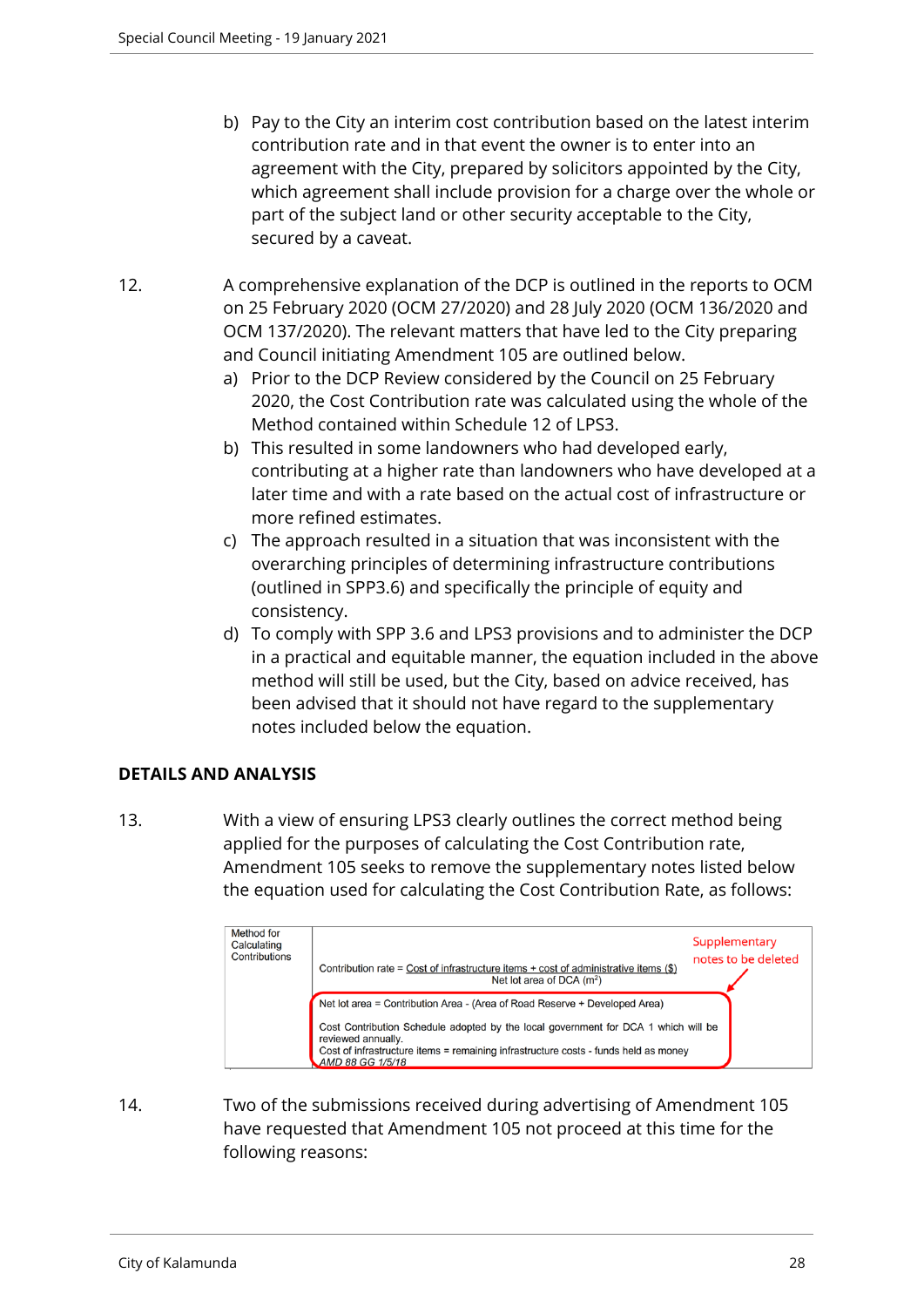- a) The submitters consider it is inappropriate for the City to proceed until such a time as the SAT hands down its decision which is related to the City's approach and interpretation of the Cost Contribution outlined above.
- b) Amendment 105 contradicts the intent of Amendment 88, which introduced the supplementary notes that are proposed to be deleted by Amendment 105.
- c) One submission presents arguments regarding the history of the DCP, making the following key points:
	- i) The DCP process expects, anticipates and deals with rises and falls in the contribution rate through annual cost and 5 yearly scheme reviews.
	- ii) The City has changed its approach to the DCP and interpretation of the method for calculating contributions as a result of some complaints about contribution rates. The City should have maintained the DCP process that had been operating for approximately 7 years.
	- iii) The City is now attempting to retrospectively alter the DCP process and the method of calculating Cost Contributions for previous owners who had otherwise considered their contributions to be full and final.
	- iv) The City is seeking to collect contributions greater than those required for outstanding infrastructure and administration costs, to pay back contributors who have paid higher rates in the past.
	- v) The DCP is unlikely to be completed by 2023.
	- vi) Amendment 105 will not contribute to certainty of the Scheme, nor will it change the issue of equity among landowners.

Full responses to the above matters are provided in Attachment 3 – Submission Table.

15. On the issue of whether Amendment 105 should proceed in the context of current SAT proceedings, it is argued in one of the submissions that:

> *"If the City does not wait for the Tribunal's decision and proceeds to advance proposed Amendment 105, there is a real and significant risk that Amendment 105 will have to be undone because the Tribunal finds that the City's new interpretation of the DCP is incorrect".*

*"Accordingly, for the sake of certainty and consistency, the Developer submits that proposed Amendment 105 should not proceed at this time and instead, only re-visited by the City following the handing down of the Tribunal's decision…"*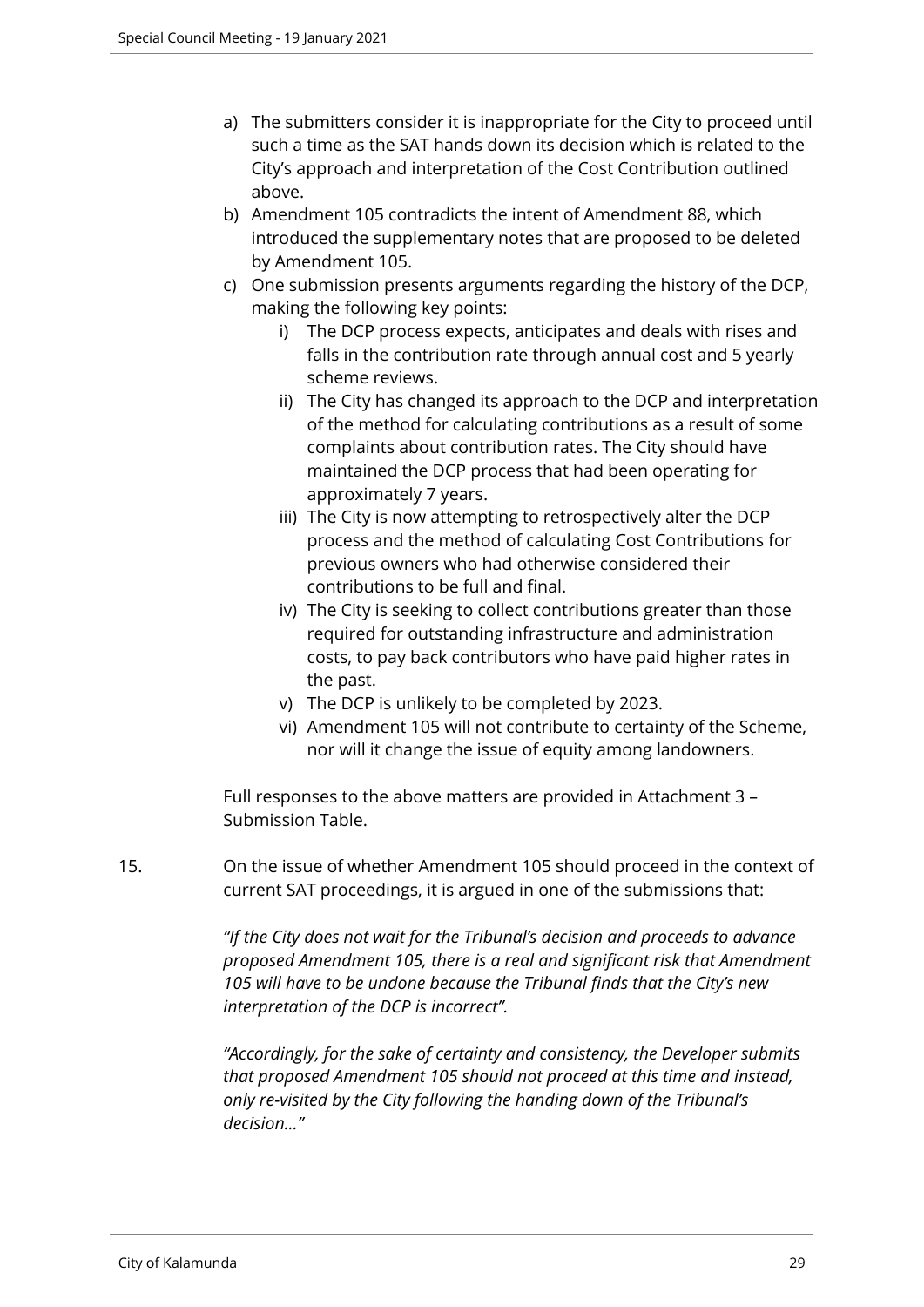- 16. This submission is considered to miss the purpose of Amendment 105. Amendment 105 will directly achieve the City's objective of equity and consistency, without relying on the legal arguments for the interpretation of the Contribution Rate methodology formula in the DCP.
- 17. The purpose of the City in proposing Amendment 105 is to ensure that a formula for calculating the Contribution Rate will be included in the DCP which will remove any doubt on the methodology. Further, it will ensure that the DCP methodology will produce Contribution Rates which achieve the SPP 3.6 and the City's LPS3 objectives of fairness, equity and consistency in Cost Contributions by owners across the whole of the DCA.
- 18. Amendment 105 will make the City's intentions regarding fairness, equity and consistency in cost contributions clear and unequivocal, and to remove the need to rely on a legal interpretation of the presently inequitable provisions in the methodology section of the DCP.
- 19. The submission assumes that an interpretation of the presently inequitable provisions in the Contribution Rate methodology section of the DCP will provide certainty and consistency. In fact, what will more reliably provide certainty and consistency is the passing of Amendment 105. That will ensure that there will be the highest possible level of equity and consistency in the Cost Contributions by owners across the whole of DCA 1.
- 20. This submission would have the outcome of preserving a situation where some landowners will have a Cost Contribution calculated at the rate of approximately \$17/m², while other owners in the DCA, without any fault on their part, have been required to contribute at a rate in excess of \$29/m². There is lack of fairness, equity and consistency in those differences, and the arguments presented in the submission attempts to preserve the inconsistency in favour of only some landowners at the expense of others, and is not considered to result in an acceptable outcome. The submission is predicated on an aim to achieve a high level of inequity and inconsistency in cost contributions by owners in DCA 1.
- 21. Amendment 105 will clarify the intent of the Council's OCM resolution on 25 February 2020, to bring LPS3 into alignment with the City's interpretation of the DCP, which will introduce transparency and prevent any ambiguity regarding the calculation of the Cost Contribution Rate.

## **APPLICABLE LAW**

- 22. *Local Planning Scheme No. 3*
- 23. *The Planning and Development Act 2005* (PD Act)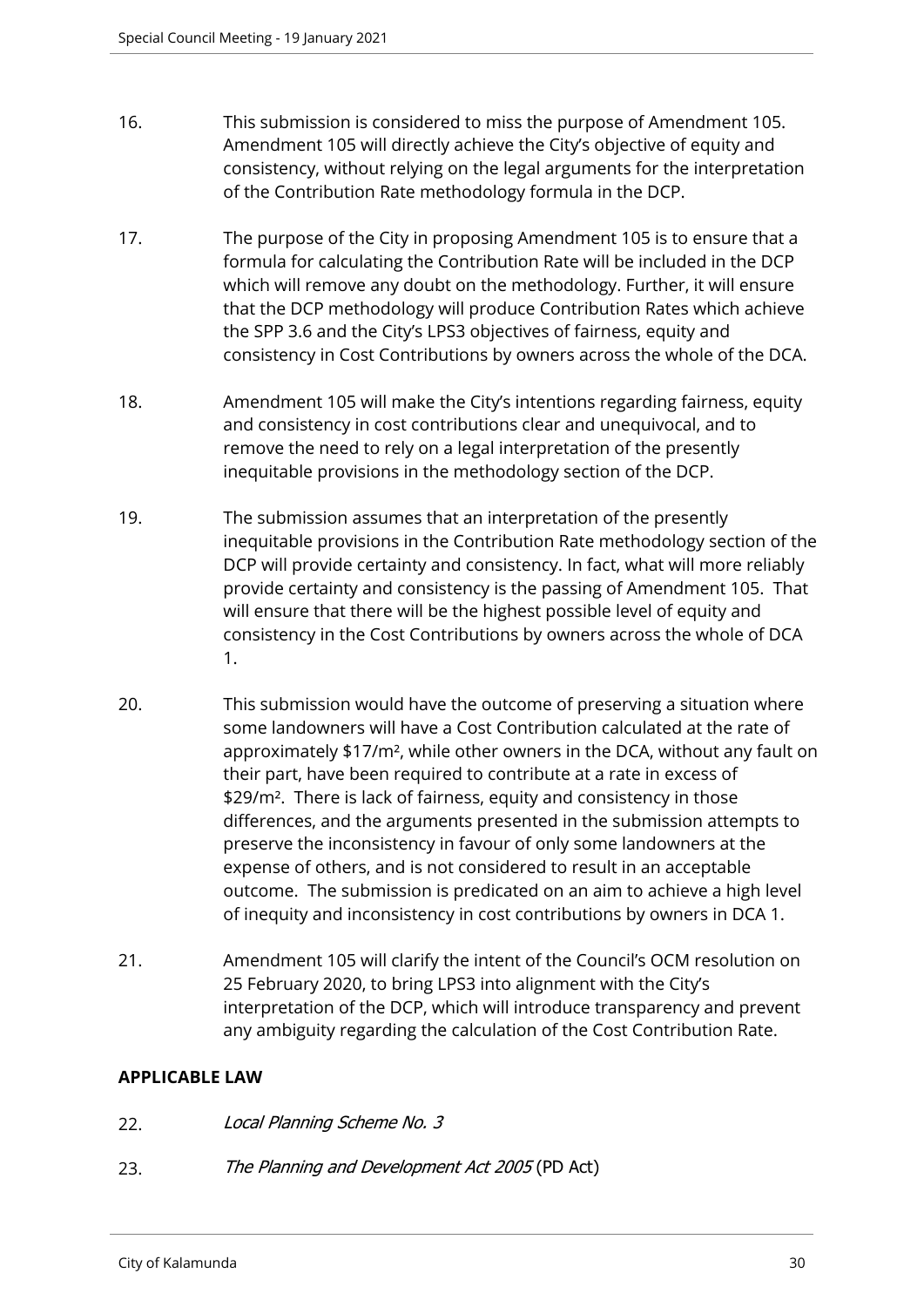24. *The Planning and Development (Local Planning Schemes) Regulation 2015 (P&D Regulations)*

#### **APPLICABLE POLICY**

25. DCPs are required to be prepared in accordance with the requirements of State Planning Policy 3.6 – Development Contributions for Infrastructure.

#### **STAKEHOLDER ENGAGEMENT**

- 26. Under the provisions of the P&D Regulations Amendment 105 is required to be treated as a 'Complex' amendment, given that it relates to amendments to a DCP. Accordingly, Amendment 105 was required to be issued to the WAPC for examination before the amendment was advertised. The WAPC did not require modifications prior to advertising.
- 27. The City gave notice of the proposed amendment from 28 October 2020 to 8 January 2021 using the following methods:
	- a) Newspaper advertisement;
	- b) Display a copy of the notice at the City's administration centre;
	- c) Letters to landowners and public authorities affected by the amendment; and
	- d) Website notice.
- 28. At the conclusion of the public advertising period, four submissions were received comprising two comments with objections and two submissions (from State Government authorities) raising no comment (refer Attachment 3 – Submission Table). The key reasons provided for objecting are discussed in the Details and Analysis section of this report.

## **FINANCIAL CONSIDERATIONS**

- 29. Costs associated with preparing, advertising and finalising Amendment 105 will be borne by the existing Development Services budget.
- 30. Amendment 105 will ensure the future administration of the DCP, specifically the calculation of cost contributions payable by developers, is fair, equitable and consistent in accordance with the process discussed in the Background and Details and Analysis section of this report.

## **SUSTAINABILITY**

31. Nil.

## **RISK MANAGEMENT**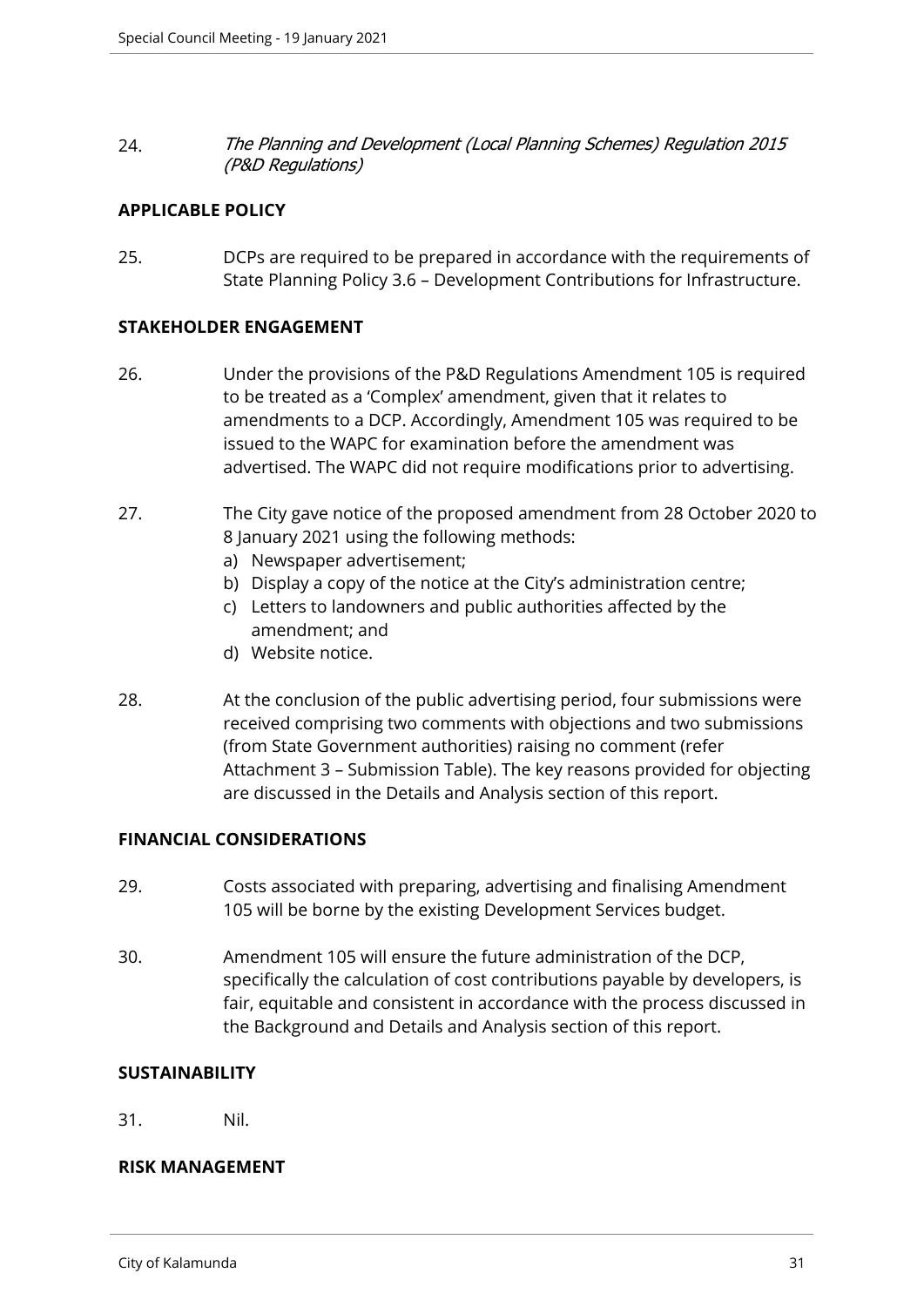## 32. **Risk**: The WAPC do not recommend approval to the Minister for Planning on Amendment 105 resulting in an inconsistent application between LPS3 and the DCP Report.

| Consequence                                                            | Likelihood | <b>Rating</b> |  |
|------------------------------------------------------------------------|------------|---------------|--|
| Major                                                                  | Unlikely   | Medium        |  |
| <b>Action/Strategy</b>                                                 |            |               |  |
| Ensure the City has sought legal advice on the proper construction and |            |               |  |
| operation of the DCP, and that Amendment 105 is reviewed prior to      |            |               |  |
| progression and adoption. Make evident to the WAPC that the City is    |            |               |  |
| seeking to achieve fairness, equity and consistency through            |            |               |  |
| Amendment 105 which aligns with the espoused principles of SPP3.6.     |            |               |  |

33. **Risk**: The current SAT proceedings conclude with the SAT Member handing down a decision that does not align with the City's approach to ensure fairness, equity which has the effect of the WAPC or Minister for Planning modifying or undoing Amendment 105.

| Consequence | Likelihood | <b>Rating</b> |
|-------------|------------|---------------|
| Significant | Possible   | High          |
|             |            |               |

## **Action/Strategy**

Ensure the City is acting in accordance with legal advice on the proper construction and operation of the DCP. Ensure the SAT is informed of the Council's decision on whether to support Amendment 105. Make evident that the City is seeking to achieve fairness, equity and consistency through Amendment 105 which aligns with the espoused principles of SPP3.6.

34. **Risk**: Criticism is received from landowners who have not yet contributed or have contributed at lower rates.

| Consequence                                                             | Likelihood | <b>Rating</b> |  |
|-------------------------------------------------------------------------|------------|---------------|--|
| Significant                                                             | Likely     | High          |  |
| <b>Action/Strategy</b>                                                  |            |               |  |
| Ensure the City is acting in accordance with legal advice on the proper |            |               |  |
| construction and operation of the DCP. Make evident that the City is    |            |               |  |
| seeking to achieve fairness, equity and consistency through             |            |               |  |
| Amendment 105 which aligns with the espoused principles of SPP3.6.      |            |               |  |

## **CONCLUSION**

35. Amendment 105 will bring LPS3 into alignment with the City's interpretation of the DCP, specifically the position established at the OCM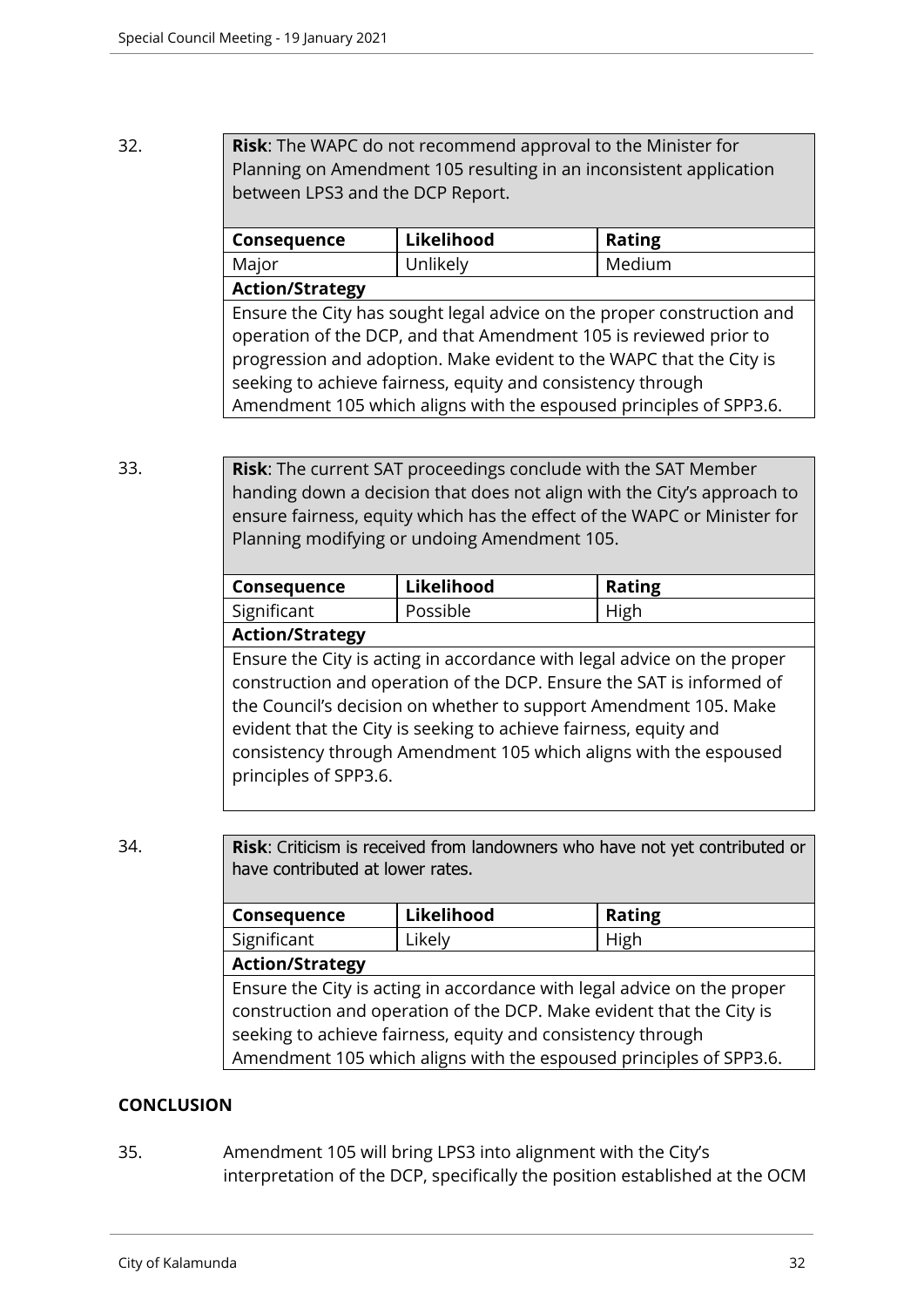on 25 February 2020 and 28 July 2020. Amendment 105 will reduce ambiguity as to the way in which the City interprets and applies the Method of Calculating the Cost Contribution Rate.

- 36. Objectors may pose the argument that the Council should await the outcome of relevant SAT proceedings before progressing Amendment 105. In response to this position, the City notes the following:
	- a) The matters are separate processes.
	- b) There is nothing in the City's LPS3 or the P&D Regulations which requires the City or Council to await the decision of the SAT.
	- c) The making and amending of Local Planning Schemes is a role for local governments, the WAPC and the Minister. The SAT has no role in the process.
	- d) Amendment 105 is seeking to achieve fairness, equity and consistency is in the interests of orderly and proper planning.
	- e) Amendment 105 is seeking to achieve fairness, equity and consistency across all landowners and clarification should be provided in LPS3 to achieve this at the earliest opportunity.
- 37. Having regard to the above, it is recommended that Council supports Amendment 105 for the purposes of progressing Amendment 105 to the WAPC and the Minister for Planning for final approval.

## **Voting Requirements: Simple Majority**

## **RECOMMENDATION**

That Council:

- 1. NOTE submissions received during advertising of Amendment 105 to Local Planning Scheme No. 3.
- 2. SUPPORT Amendment 105 to Local Planning Scheme No. 3 in accordance with Attachment 1, pursuant to Section 75 of the *Planning and Development Act 2005*.
- 3. CONSIDER Amendment 105 to Local Planning Scheme No. 3 a complex amendment under clause 35 (2) of the *Planning and Development (Local Planning Schemes) Regulations 2015* for the following reasons:
	- a. The amendment relates to an amendment to Development Contribution Plan 1.
	- b. The amendment is not a standard or basic amendment.
- 4. FORWARD Amendment 105 to Local Planning Scheme No. 3 to the Western Australian Planning Commission pursuant to Part 5, Regulation 44 of the *Planning and Development (Local Planning Schemes) Regulations 2015*